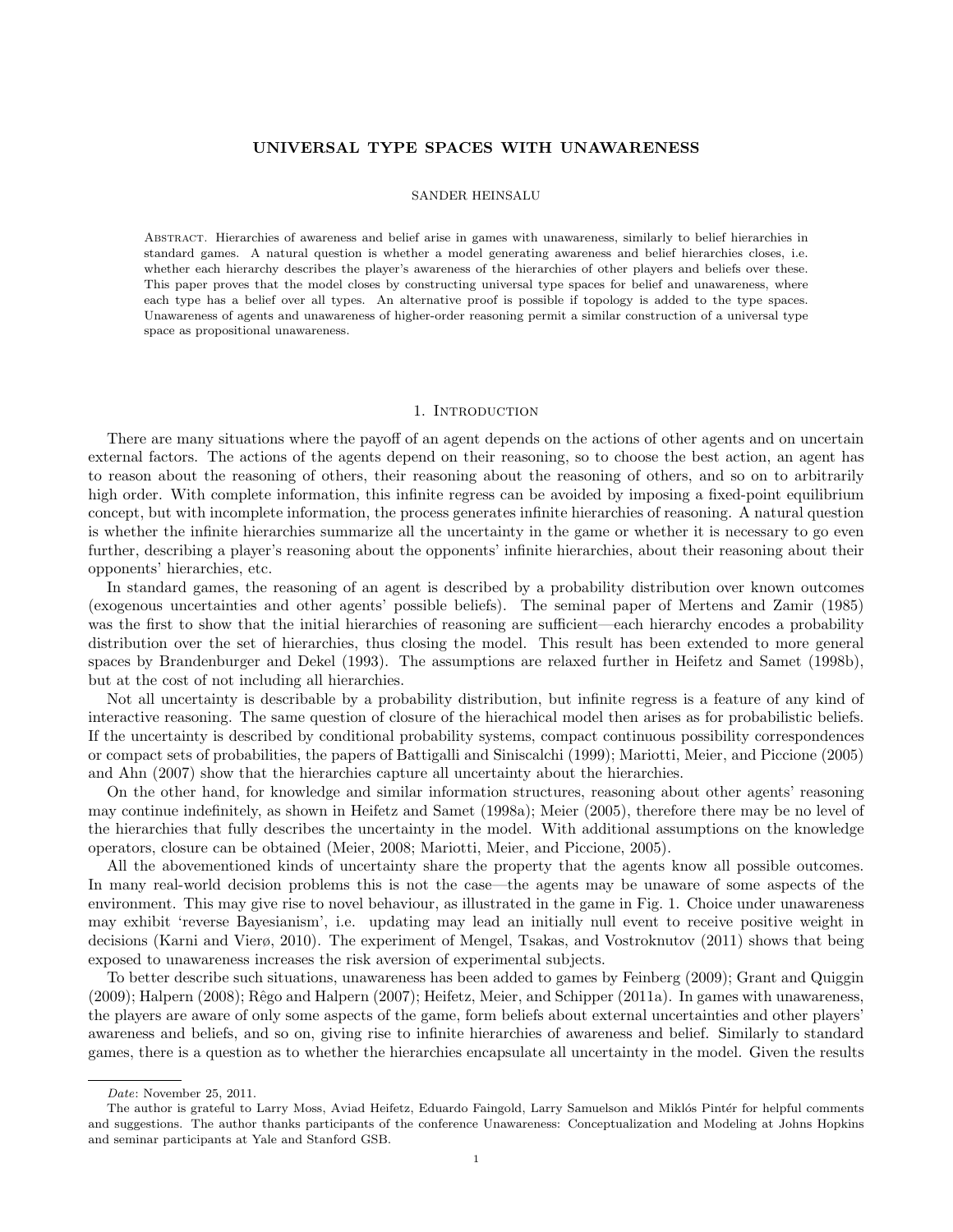

FIGURE 1. A game with unawareness from Feinberg (2009). Beliefs are represented by arrows, solid for player i and dashed for player j. At the top left game j believes the game to be the top left, while i believes it to be the top right. The solution is  $(a_3, b_3)$ , while without unawareness, it would be  $(a_2, b_1)$  in the top games and (in pure strategies) either  $(a_2, b_1)$  or  $(a_1, b_2)$  in the bottom game (Feinberg, 2009).

in the literature that the hierarchical model closes for some kinds of uncertainty, but not for others, the answer is not obvious in the case of unawareness.

This paper proves that in the case of propositional unawareness, unawareness of agents, unawareness of higherorder reasoning, or a combination of these, the infinite hierarchies of awareness and belief include the description of awareness and belief about the hierarchies. Modelling agent-based unawareness and combined kinds of unawareness together with probabilistic beliefs appears to be new. Together with knowledge, many kinds of unawareness have been studied in a propositional model using modal logic by Fagin and Halpern (1988).

In propositional unawareness, the awareness levels are based on partitions of the states of nature. An agent with a particular awareness level can reason about the partition corresponding to that level, about others' reasoning about that partition, their reasoning about his reasoning about the partition, etc. Propositional unawareness is the most common kind used in the literature, in both propositional models (Halpern, 2001; Heifetz, Meier, and Schipper, 2008; Halpern and Rêgo, 2008) and set-based ones (Modica and Rustichini, 1999; Heifetz, Meier, and Schipper, 2006; Li, 2009).

Under unawareness of agents, all agents have the same partition of the states of nature. Awareness levels are based on sets of agents, so an agent with limited awareness is able to reason only about a subset of agents, their reasoning about this subset of agents, their reasoning about his reasoning about this subset, etc. This kind of unawareness may be especially relevant for games with unawareness.

Unawareness of higher-order reasoning is an extension of Kets (2010) to purely measurable spaces. It seems the least natural of the three kinds of unawareness considered here. Bounded reasoning may be the result of other factors besides unawareness, e.g. computational limitations, time constraints or heuristic decision making. One instance where unawareness is a natural cause of bounded reasoning is when decision makers lack a theory of mind, such as animals or young children. In that case the agents are intrinsically unable to reason about the beliefs of others.

A combination of the above kinds of unawareness means that the agent can only reason about a coarse partition of the states of nature, a subset of the other agents reasoning about that partition, their reasoning about the reasoning of that subset of agents and so on, up to a finite order.

Not all kinds of unawareness are considered in this paper. Unawareness of a particular belief (e.g. someone putting probability  $\frac{1}{3}$  on it snowing is inconceivable to an agent) is ruled out, as is unawareness of lower orders of belief while being aware of higher orders. The agent can put zero probability on these beliefs, but not be unaware of them. Syntactic unawareness, under which the agent can be aware of 'it rains or it snows' but unaware of 'it snows or it rains', is also excluded.

Two other papers independently proving the existence of the universal type space with propositional unawareness are Heifetz, Meier, and Schipper (2011b) and Pintér and Udvari (2011). Both study propositional unawareness, and Pintér and Udvari also cover bounded reasoning along the lines of Kets (2010). In the present paper and in that of Heifetz, Meier, and Schipper, the awareness levels are sets of types whose beliefs have the same level of detail, while in Pintér and Udvari (2011) the awareness levels are  $\sigma$ -algebras on a common space. Due to the different definition,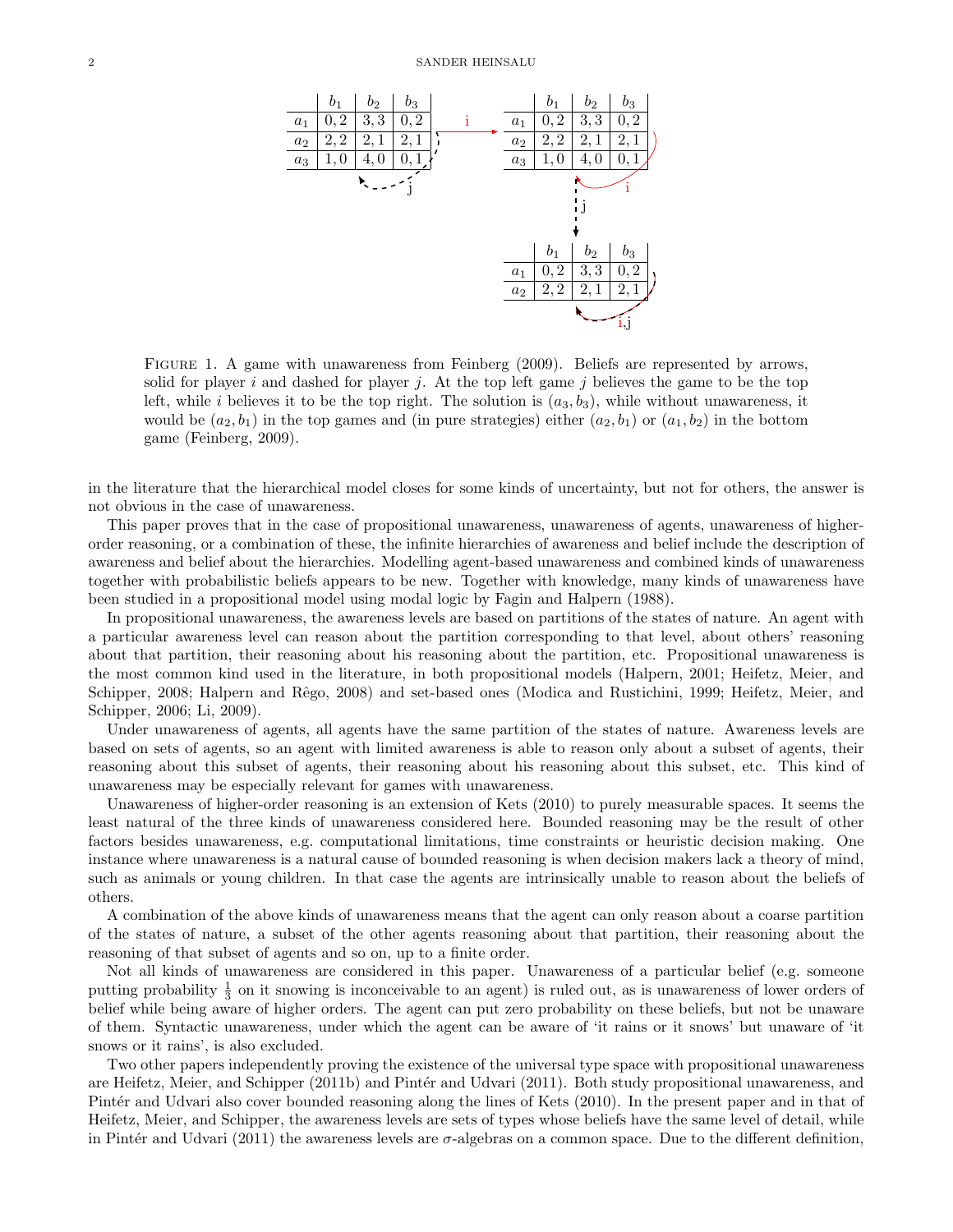

FIGURE 2. A type space with unawareness. Beliefs are represented by arrows, solid for player i and dashed for player j. At type  $t_1$ , agent j is aware of  $t'_1$ , but puts probability zero on it. At type  $t_1$ , agent j is unaware of  $t_1$  and  $t_1$ .

unawareness in Pintér and Udvari's paper is subject to the Dekel, Lipman, and Rustichini (1998) impossibility result discussed below and should be interpreted differently from other unawareness models.

In Heifetz, Meier, and Schipper's paper, the proof of universality requires topological assumptions, which is not the case in the present paper and that of Pintér and Udvari. The present paper also describes unawareness of agents and the combination of different kinds of unawareness, which the other two papers do not.

Unawareness type spaces have been used to prove no-trade and agreement theorems (Heifetz, Meier, and Schipper, 2007). Other potential applications of universal type spaces with unawareness mirror those of universal belief type spaces—studying common priors (Mertens and Zamir, 1985), common certainty of the structure (Brandenburger and Dekel, 1993) and robustness of solution concepts to perturbations of information (Chen, Di Tillio, Faingold, and Xiong, 2010). Type spaces with unawareness enable games with unawareness to be analyzed, in addition to standard games.

The structure of the universal type space with unawareness constructed here reflects the structure of games with unawareness. Games with unawareness consist of a tree of standard games (as in Fig. 1), partially ordered by inclusion of the set of nodes (Feinberg, 2009; Heifetz, Meier, and Schipper, 2011a). Each game describes the view of an agent at a particular awareness level. In each node of each game, the players perceive themselves to be in some node in one of the weakly smaller games, e.g. in Fig. 1 at the top right game, agent j perceives himself to be in the smaller game at the bottom. The awareness level of a player at a node is determined by the game the player perceives himself to be in, not the game he is actually in. An agent attributes to others weakly lower awareness than his own level, e.g. in Fig. 1 in the top left game, j attributes the same awareness to i as to himself, while i attributes lower awareness to  $i$ .

In the type spaces with unawareness in this paper, such as the one in Fig. 2, each type encodes the state of nature and the belief of each player. Each type is labelled with an awareness level (the levels are 0 and 1 in Fig. 2). The belief of a player in a type is over types with weakly less awareness, which reflects believing weakly smaller games. The level of types that an agent believes is that agent's awareness level, which mirrors the situation in games with unawareness where the believed game is the awareness level of a player. Uncertainty about the beliefs and awareness of others is captured by a probability distribution over their types, which in games corresponds to a belief over the nodes in a player's information set.

Unawareness is different from probability zero in games with unawareness and the corresponding type spaces, e.g. unawareness is symmetric—if an agent is unaware of an event, he is unaware of its negation, while putting probability zero on an event implies putting probability one on its negation. This is illustrated in Fig. 2, where at type  $t'_1$ , agent j is unaware of both  $t_1$  and  $t'_1$ , while at type  $t_1$ , agent j puts probability one on  $t_1$  and zero on  $t'_1$ .

The universal type space with unawareness in this paper, like any model with unawareness, has to bypass the impossibility result of Dekel, Lipman, and Rustichini (1998) that standard state spaces preclude unawareness. Given natural properties of knowledge and unawareness, the result of Dekel, Lipman, and Rustichini rests on two basic axioms. The first axiom (real states) requires the negation and conjunction operators to behave in the standard way, and the second (event sufficiency) requires the operators for knowledge and awareness to take events to events. Knowledge and awareness of a statement cannot depend on other factors, such as the syntactic form of the statement. As pointed out by Heifetz, Meier, and Schipper (2006); Schipper (2011), one of these axioms must be relaxed to model nontrivial unawareness. Economics models usually relax real states, while the logic literature mostly forgoes event sufficiency.

This paper follows the economics literature in omitting the real states axiom and keeping event sufficiency. This means negation and disjunction are nonstandard, but awareness depends only on the set of states belonging to an event, not on how the event is constructed or expressed. Section 4 shows that the desirable properties of knowledge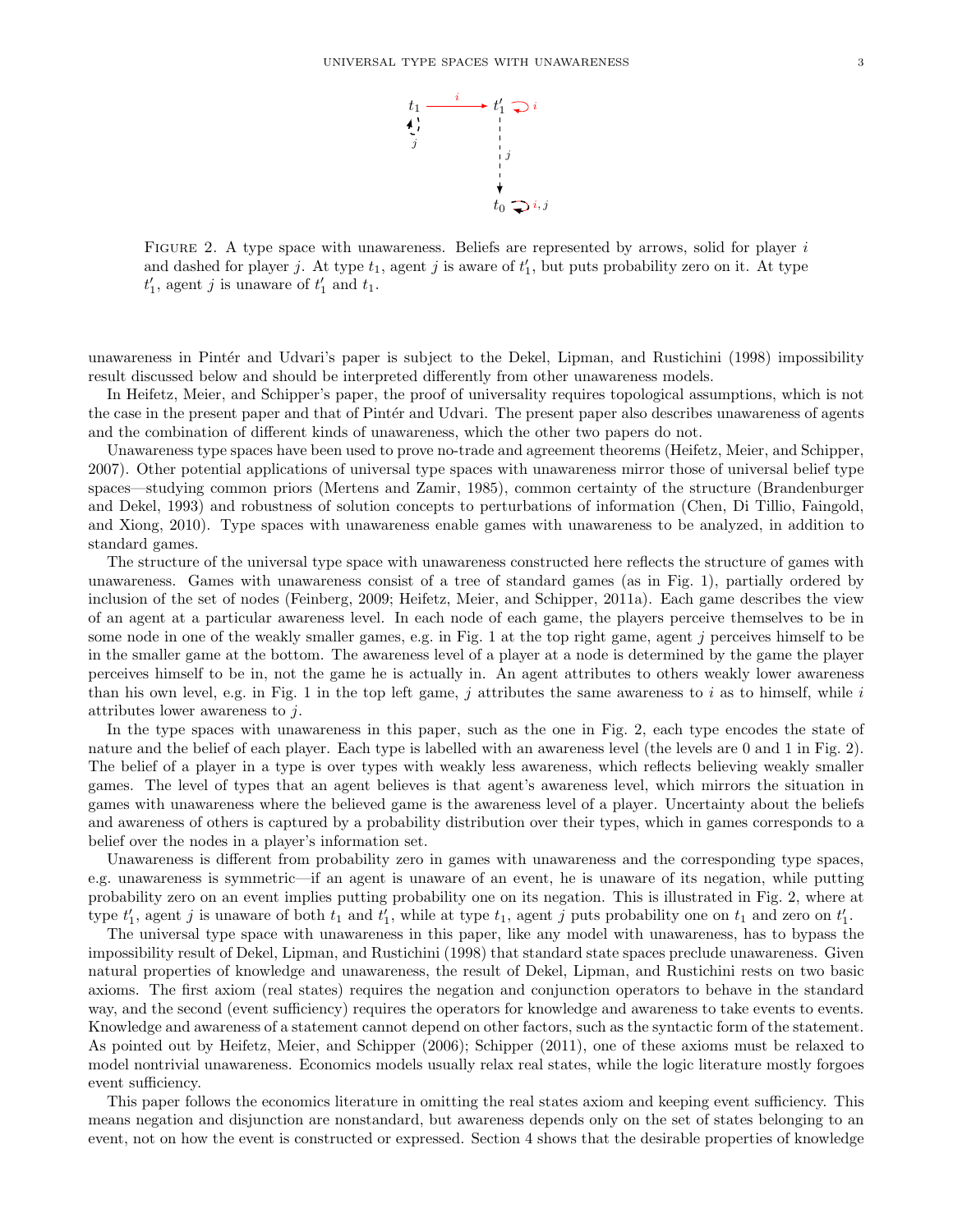and awareness listed in Dekel, Lipman, and Rustichini (1998) hold in the model of this paper, and section 3 shows awareness is nontrivial. Therefore the universal type space with unawareness bypasses the impossibility result.

The next section proves the existence of the universal type space with propositional unawareness and shows how it may be unpacked into hierarchies of belief and awareness. Section 3 describes the events in the model and the belief and awareness operators. The connection to Dekel, Lipman, and Rustichini (1998) is described in section 4. Unawareness of agents, of higher order reasoning, and a combination of three kinds of unawareness are considered in section 5. The construction with a topology is presented in section 6 and compared to the model of Heifetz, Meier, and Schipper (2011b).

#### 2. The existence of universal type spaces with unawareness

In this section, propositional unawareness is added to the universal space of belief hierarchies of Heifetz and Samet (1998b). Theirs is chosen as the basic framework, because unlike the earlier belief hierarchies of Mertens and Zamir (1985); Brandenburger and Dekel (1993), it has no topological structure and only uses measurability assumptions. A topology of the type space is not a necessary or natural component of descriptions of beliefs, as argued in Heifetz and Samet (1998b); Pintér (2010), but in the topological case, an alternative proof is possible.

The existence proof of the universal type space relies on the category-theoretic results of (Moss and Viglizzo, 2006, Theorem 6.4) and (Viglizzo, 2005, Theorem 7.1), which use purely measurable spaces. When topological structure is added to make all spaces Polish, the alternate universality proof (Theorem 11 below) uses the results of Schubert (2008); Doberkat and Schubert (2011).

2.1. Notation. Fix for most of the paper a measurable space S as the set of states of nature and a finite set I as the set of agents (denoted  $i, j \in I$ ). Before defining the universal type space and proving its existence, some notation is needed. Let  $\Box$  denote disjoint union. The complement of E is  $E^c$ . Nature is treated notationally as agent 0 and  $I_0 = I \cup \{0\}.$ 

For a measurable space M, its  $\sigma$ -algebra and the coarsenings of that  $\sigma$ -algebra are denoted by  $\mathcal{G}_M$ ,  $\mathcal{F}_M$ ,  $\mathcal{E}_M$ ,  $\mathcal{D}_M$ , with  $\mathcal{G}_M$  being the finest. The subscript is omitted when no confusion should arise. The coarsest common refinement of a set of  $\sigma$ -algebras  $\{\mathcal{F}_n : n \in N\}$  is denoted  $\vee_n \mathcal{F}^n$ . The notation  $\mathcal{F} \triangleright \mathcal{E}$  means that  $\mathcal{F}$  is a refinement of  $\mathcal{E}$ .

For a measurable space M with  $\sigma$ -algebra G, denote by  $\Delta(M)$  the set of probability measures over X, endowed with the  $\sigma$ -algebra generated by

$$
\left\{\beta^q(E) : E \in \mathcal{G}, \ q \in [0,1] \right\}, \text{ where } \beta^q(E) = \left\{\mu \in \Delta(M) : \mu(E) \ge q \right\}.
$$

Abusing notation, the  $\sigma$ -algebra on  $\Delta(M)$  generated this way from G is also denoted G, and similarly for  $\Delta(\Delta(M))$ etc. As usual,  $\delta_t$  denotes the Dirac delta function on  $t \in M$ , i.e. the probability distribution concentrated on t.

The product of a vector of measurable spaces  $(M_i)_{i\in I_0}$  is  $\times_{i\in I_0} M_i = M$  and the product of all spaces except i in the vector is  $\chi_{j\in I_0\setminus\{i\}}M_i = M_{-i}$ . A similar convention applies to collections of measurable spaces with more than one index  $(M_{\mathcal{F},i})_{\mathcal{F}\triangleleft\mathcal{G}}^{i\in I_0}$ , and to collections of measurable functions. The product over one index keeps the other index,  $M_i = \times_{\mathcal{F}\triangleleft\mathcal{G}} M_{\mathcal{F},i}$ , and the product over both indexes drops both,  $M = \times_{\mathcal{F}\triangleleft\mathcal{G}} M_{\mathcal{F},i}$ . Abusing notation, the collection  $(M_{\mathcal{F},i})_{\mathcal{F}\triangleleft\mathcal{G}}^{i\in I_0}$  may also be denoted M. Products of measurable spaces have the product  $\sigma$ -algebra.

With propositional unawareness, the set of awareness levels is generated by a complete semilattice of  $\sigma$ -algebras on the states of nature, closed under taking coarsest common refinements. The whole lattice is  $\{\mathcal{F} : \mathcal{F} \triangleleft \mathcal{G}\}\$ , where  $G$  is the original  $\sigma$ -algebra on S. One example of such a semilattice can be constructed by starting from a collection of measurable sets  $\{E_n \subseteq S : n \in N\}$ , taking for each  $E_n$  the  $\sigma$ -algebra  $\mathcal{F}^n = \{E_n, E_n^c, S, \emptyset\}$ , and adding all coarsest common refinements of sets of  $\mathcal{F}^n$ . These  $\sigma$ -algebras on states of nature are extended to the whole type space by allowing agents with awareness  $\mathcal F$  to distinguish only events in  $\mathcal F$ , others' beliefs differing on these events, their second order beliefs differing on beliefs differing on these events, etc. For each  $\mathcal F$ , the set S with the  $\sigma$ -algebra  $\mathcal F$ is denoted  $S_{\mathcal{F}}$ .

2.2. **Definitions and existence.** The definitions of type spaces with unawareness, type morphisms and the universal type space with unawareness are presented next, followed by the existence proof. Type spaces with belief and propositional unawareness are defined the same way here as in Heifetz, Meier, and Schipper  $(2007)^1$ , since both papers extend the construction of Heifetz, Meier, and Schipper (2006) to the probabilistic case.

**Definition 1.** For states of nature S, agents I and maximal awareness level  $\mathcal{G}$ , a type space with propositional unawareness is  $(M, g) = ((M_{\mathcal{F},i})_{\mathcal{F}\triangleleft\mathcal{G}}^{i\in I_0}, (g_{\mathcal{F},i})_{\mathcal{F}\triangleleft\mathcal{G}}^{i\in I_0})$  such that

(i)  $M_{\mathcal{F},i}$  is a measurable space for each  $\mathcal F$  and i, and  $M_{\mathcal{F},0} = S_{\mathcal{F}}$  for each  $\mathcal F$ ,

<sup>1</sup>The author thanks Aviad Heifetz for pointing out this connection.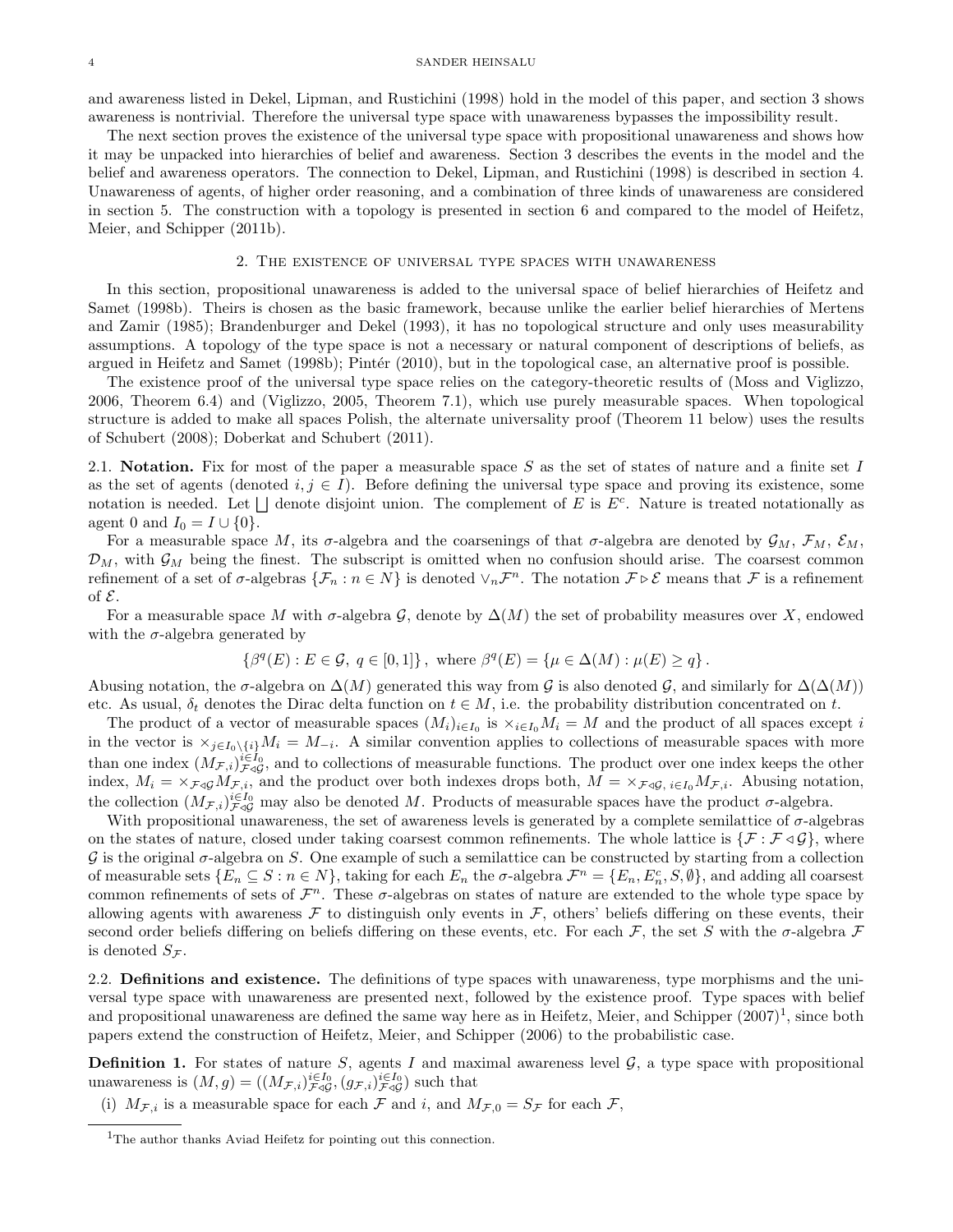- (ii) for each F and  $i \in I$ , the type function  $g_{\mathcal{F},i}: M_{\mathcal{F},i} \to \bigsqcup_{\mathcal{E} \triangleleft \mathcal{F}} \Delta(M_{\mathcal{E},-i})$  is measurable,
- (iii) for each F, the state of nature function  $g_{\mathcal{F},0} : M_{\mathcal{F},0} \to S_{\mathcal{F}}$  is the identity.

The type function  $g_i$  for agent i consists of all the  $g_{\mathcal{F},i}$ . For ease of notation,  $g_i$  may be written as mapping M to  $\Delta(M_{-i})$ , with the understanding that  $g_i$  only depends on the *i*-th coordinate of its argument. The full vector g maps  $M$  to the vector of measurable spaces

$$
V(M) = \left(S_{\mathcal{F}}, \left(\bigsqcup_{\mathcal{E}\triangleleft\mathcal{F}} \Delta(M_{\mathcal{E}, -i})\right)^{i\in I}\right)_{\mathcal{F}\subseteq\mathcal{G}}
$$
\n
$$
(1)
$$

For type  $t \in M_{\mathcal{F}}$  for some  $\mathcal{F}$ , the beliefs of i are over  $M_{\mathcal{E}, -i}$  for some  $\mathcal{E} \triangleleft \mathcal{F}$ , so compared to the space where t is drawn from, the dimension  $M_{\mathcal{E},i}$  is missing. To obtain higher order belief,  $g_i$  must be iterated, so its domain is implicitly extended to the missing dimension in a way that ensures the agent is certain of his beliefs modulo awareness,  $g_i(t) \in \Delta(M_{\mathcal{E},-i}) \times \delta_{t_{\mathcal{E},i}}$ . The type  $t_{\mathcal{E},i}$  that i is certain of at  $t_i$  is the natural projection of  $t_i$  to  $t_i$ 's awareness level  $\mathcal{E}$ , meaning  $g_i(t_i) = g_i(t_i)$ . If different types have different beliefs, there is a unique such  $t_{\mathcal{E},i}$ . If many  $t_{\mathcal{E},i}$  satisfy the condition, we can pick any of them as the extension. There is no circularity in the definition of the extension, since  $t_{\mathcal{E},i}$  is chosen based on the equality of  $g_i(t_i)$  and  $g_i(t_{\mathcal{E},i})$  as elements of  $\Delta(M_{\mathcal{E},-i})$  before the extension, not as elements of  $\Delta(M_{\mathcal{E}})$  after the extension.

For type spaces M' and M with  $V(M)$ ,  $V(M')$  defined by Eq.(1) and for a vector of measurable functions  $z = (z_{\mathcal{F},i})_{\mathcal{F}\triangleleft\mathcal{G}}^{i\in I_0}: M' \to M$  mapping one type space to another, define the function  $V(z): V(M') \to V(M)$  mapping the beliefs in one type space to the beliefs in another as follows. First set  $V(z_{\mathcal{F},0}) = z_{\mathcal{F},0}$  for all  $\mathcal{F} \triangleleft \mathcal{G}$ . For  $i \in I$ ,  $\mathcal{F} \triangleleft \mathcal{G}$  and  $\mu'_{\mathcal{F},i} \in \Delta(M'_{\mathcal{F},-i}),$  let

$$
V(z)(\mu'_{\mathcal{F},i}) = \mu_{\mathcal{F},i} \in \Delta(M_{\mathcal{F},-i}) \text{ s.t. } \mu_{\mathcal{F},i}(E) = \mu'_{\mathcal{F},i}(z_{\mathcal{F},-i}^{-1}(E)) \quad \forall E \subseteq M_{\mathcal{F},-i} \text{ measurable.}
$$
 (2)

To connect type spaces with unawareness to each other, type morphisms are needed. These are maps from one type space to another that preserve belief and awareness information.

**Definition 2.** A type morphism between  $(M', g')$  and  $(M, g)$  is a vector  $f = (f_{\mathcal{F},i})_{\mathcal{F}\triangleleft\mathcal{G}}^{i\in I_0}$  of measurable functions  $f_{\mathcal{F},i}: M'_{\mathcal{F},i} \to M_{\mathcal{F},i}$ , such that

$$
g_i(f(t'))(E) = g'_i(t')(f_{\mathcal{D},-i}^{-1}(E)) \quad \forall i \in I \quad \forall \mathcal{D} \triangleleft \mathcal{G} \quad \forall t' \text{ s.t. } g'_i(t') \in \Delta(M'_{\mathcal{D},-i}) \quad \forall E \subseteq M_{\mathcal{D},-i} \text{ measurable.} \tag{3}
$$

A type morphism f is an isomorphism if it is a measure-preserving bijection between M' and M, i.e.  $f^{-1}: M \to M'$ is also a type morphism.

The intuition for Eq. (3) that a type morphism must satisfy is illustrated in the following commutative diagram, where  $V(M)$  is defined in Eq. (1) and  $V(f)$  in Eq. (2). Finding first the beliefs of a type in the original space and then transferring them to the other space has to give the same result as first transferring the type to the other space and then finding its beliefs there, i.e.  $g \circ f = V(f) \circ g'$ .



The definition of a universal type space is standard—it is a type space containing all other type spaces.

**Definition 3.** A type space with unawareness  $(\Omega, g)$  is universal if for every type space  $(M', g')$  with the same set of agents I, awareness levels  $\{\mathcal{F}^n : n \in N\}$  and states of nature S there is a unique type morphism from  $(M', g')$  to  $(\Omega, g)$ .

The existence and uniqueness of a universal type space for propositional unawareness is proved in Theorem 1. The proof in the appendix translates the problem into category theory and uses Viglizzo (2005), which generalizes Heifetz and Samet (1998b). The proof is similar to Pintér and Udvari (2011), but the definition of a type space differs from that paper.

The universal type space in the present section is the set of all hierarchies of belief and awareness that some type in some type space maps to. The set of all hierarchies is constructed in subsection 2.3. If the states of nature form a Polish space, the universal type space is the set of all consistent hierarchies of belief and awareness. The proof of this is a special case of Theorem 3 in Schubert (2008) and is given in subsection 6. For propositional unawareness, Heifetz, Meier, and Schipper (2011a) independently prove the existence of a universal type space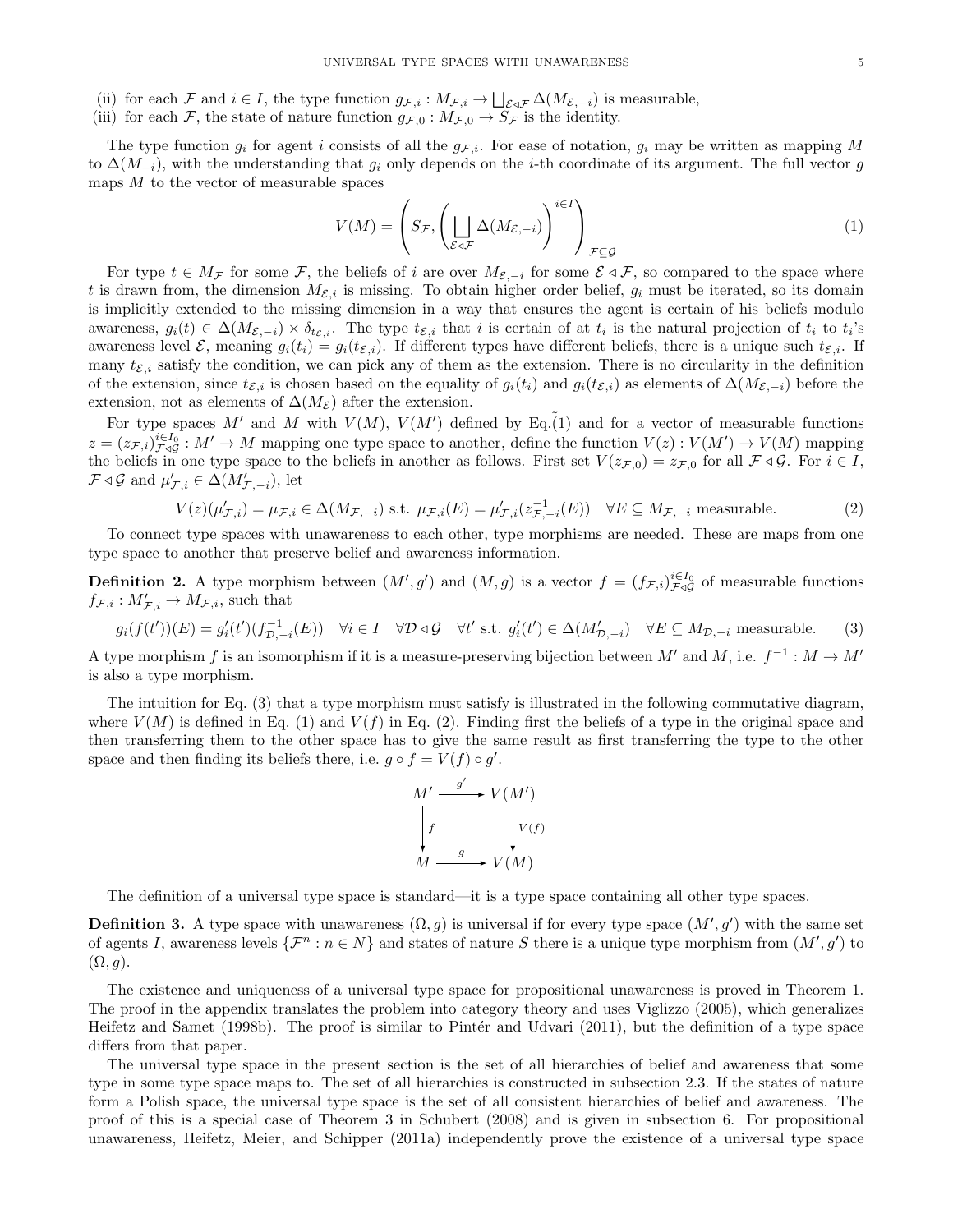under the assumption that the states of nature form a Hausdorff topological space. The proof in this section differs from Schubert (2008); Heifetz, Meier, and Schipper (2011a) because it does not use any topological assumptions.

**Theorem 1.** For fixed sets of states of nature S, agents I and awareness levels  $\{\mathcal{F}^n : n \in \mathbb{N}\}\$ , there exists a universal type space with propositional unawareness  $(\Omega, g)$  unique up to isomorphism. In  $(\Omega, g)$ , the type function g is an isomorphism.

For all type spaces with the sets of states of nature, agents or awareness levels being  $S' \subseteq S$ ,  $I' \subseteq I$  and  $\{\mathcal{F}^n : n \in \mathbb{N}' \subseteq \mathbb{N}\}\$  respectively, the universal type space for S, I and  $\{\mathcal{F}^n : n \in \mathbb{N}\}\$  is weak-universal, meaning a type morphism into it exists, but is not unique. In particular, a universal type space for  $S', I'$  and  $\{\mathcal{F}^n : n \in N' \subseteq N\}$ can be embedded in the universal space for S, I and  $\{\mathcal{F}^n : n \in \mathbb{N}\}\$ . The embedding is nonunique if labels of states, agents or awareness levels can be changed, e.g. agent 1 in a type space with  $I = \{1\}$  can be mapped to either agent 1 or 2 in a type space with  $I = \{1, 2\}$ . If labels must be preserved, the embedding is unique, but may not exist when intuitively it should: a type space with  $I = \{1, 2\}$  cannot then be embedded in a space with  $I = \{2, 3\}$  or vice versa.

2.3. From types to belief hierarchies with unawareness. Two proofs of the existence of the universal space are given in Viglizzo (2005)—one constructs the space so that a type equals the set of all events which contain the type, the other shows that a subset of the set of all hierarchies is the universal type space. Section 2.2 showed that the universal type space with unawareness exists, while section 3 will describe the events in the universal space and connect a type to the events containing it. The present subsection unpacks types into hierarchies of belief and awareness.

First the set of all hierarchies is defined and then the function from types to hierarchies is given. The construction is similar to Heifetz and Samet (1998b). The base case of the inductive construction of hierarchies of belief and awareness is setting  $H^0_{\mathcal{F},i}$  to be a singleton for all  $i \in I$  and  $\mathcal{F} \triangleleft \mathcal{G}$ , and setting  $H^k_{\mathcal{F},0} = S_{\mathcal{F}}$  for all  $k \geq 0$  and all  $\mathcal{F} \triangleleft \mathcal{G}$ .

The inductive step is to apply the transformation V from Eq. (1) an infinite number of times to  $(H_{\mathcal{F},i}^0)_{\mathcal{F}\triangleleft\mathcal{G}}^{i\in I_0}$ . Therefore  $H^{k+1} = V(H^k)$ , which in more detail is  $H^{k+1}_{\mathcal{F},0} = S_{\mathcal{F}}$  and for  $i \neq 0$ ,

$$
H^{k+1}_{\mathcal{F},i} = \bigsqcup_{\mathcal{E}\lhd \mathcal{F}} \Delta \left( H^k_{\mathcal{E},-i} \right).
$$

Agent *i* at awareness  $\mathcal F$  has the set of hierarchies  $H_{\mathcal F,i} = \times_{k\geq 0} H^k_{\mathcal F,i}$ . For each *k* there is a natural projection from  $H_{\mathcal{F},i}$  to  $H_{\mathcal{F},i}^k$ . The set of hierarchies of all players at all awareness levels is  $H = \left(S_{\mathcal{F}}, (H_{\mathcal{F},i})^{i \in I}\right)$  $\mathcal{F}\triangleleft\mathcal{G}$ , with natural projections to the set of order-k hierarchies for all k. The universal type space  $\Omega$  is mapped to a strict subset of H. The construction of the mapping ensures that all elements in the image of  $\Omega$  are coherent, i.e. beliefs of different orders do not contradict each other.

The mapping  $h = (h_{\mathcal{F},i})_{\mathcal{F}\triangleleft\mathcal{G}}^{i\in I_0} : \Omega \to H$  from types to hierarchies is also constructed inductively. To define  $h_{\mathcal{F},i}$ , first  $h_{\mathcal{F},i}^k: \Omega \to H_{\mathcal{F},i}^k$  is defined for every k. Let  $h_{\mathcal{F},0}^k = g_{\mathcal{F},0}$  for every k. For  $i \in I$ ,  $h_{\mathcal{F},i}^0$  is uniquely defined as the constant function mapping to the singleton  $H_{\mathcal{F},i}^0$ . Denote  $(h_{\mathcal{E},i}^k)^{j\in I_0\setminus i}$  by  $h_{\mathcal{E},-i}^k$  and inductively define for each  $\mathcal{E} \triangleleft \mathcal{F} \triangleleft \mathcal{G}, t \in \Omega$  and measurable  $F \subseteq H_{\mathcal{E}, -i}^k$  the function  $h_{\mathcal{F}, i}^{k+1}$  as  $h_{\mathcal{F}, i}^{k+1}(t)(F) = g_i(t)((h_{\mathcal{E}, -i}^k)^{-1}(F))$ , i.e.  $h^{k+1} = V(h^k) \circ g$ , where  $V(h^k)$  is defined in 2. For each  $\mathcal{F} \triangleleft \mathcal{G}$  and  $i \in I$ , define  $h_{\mathcal{F},i} = (h_{\mathcal{F},i}^k)_{k \geq 0}$  and  $h_{\mathcal{F},0} = g_{\mathcal{F},0}$ . This completes the construction of h.

The definition of h did not depend on  $\Omega$  being universal. The same construction can be used for any type space with unawareness, either directly or by first mapping the type space to the universal space. One way to define the universal space is as those elements of  $H$  to which some type in some type space with unawareness is mapped by the h defined on that type space. This is one of the two constructive proofs of the existence of the universal space in Viglizzo (2005).

#### 3. Events, belief and awareness

In this section, the form and properties of events are described, where events are those subsets of  $\Omega$  that the agents can reason about. First, set operators are defined on general measurable subsets of Ω. Then the set operators are used to inductively define events from measurable sets of states of nature. The model follows Heifetz, Meier, and Schipper (2006) in building unawareness into the structure of the space.

The next subsection defines set operations, belief and awareness in the universal type space with unawareness and constructs events. Belief and awareness are characterized in more detail in subsection 3.2.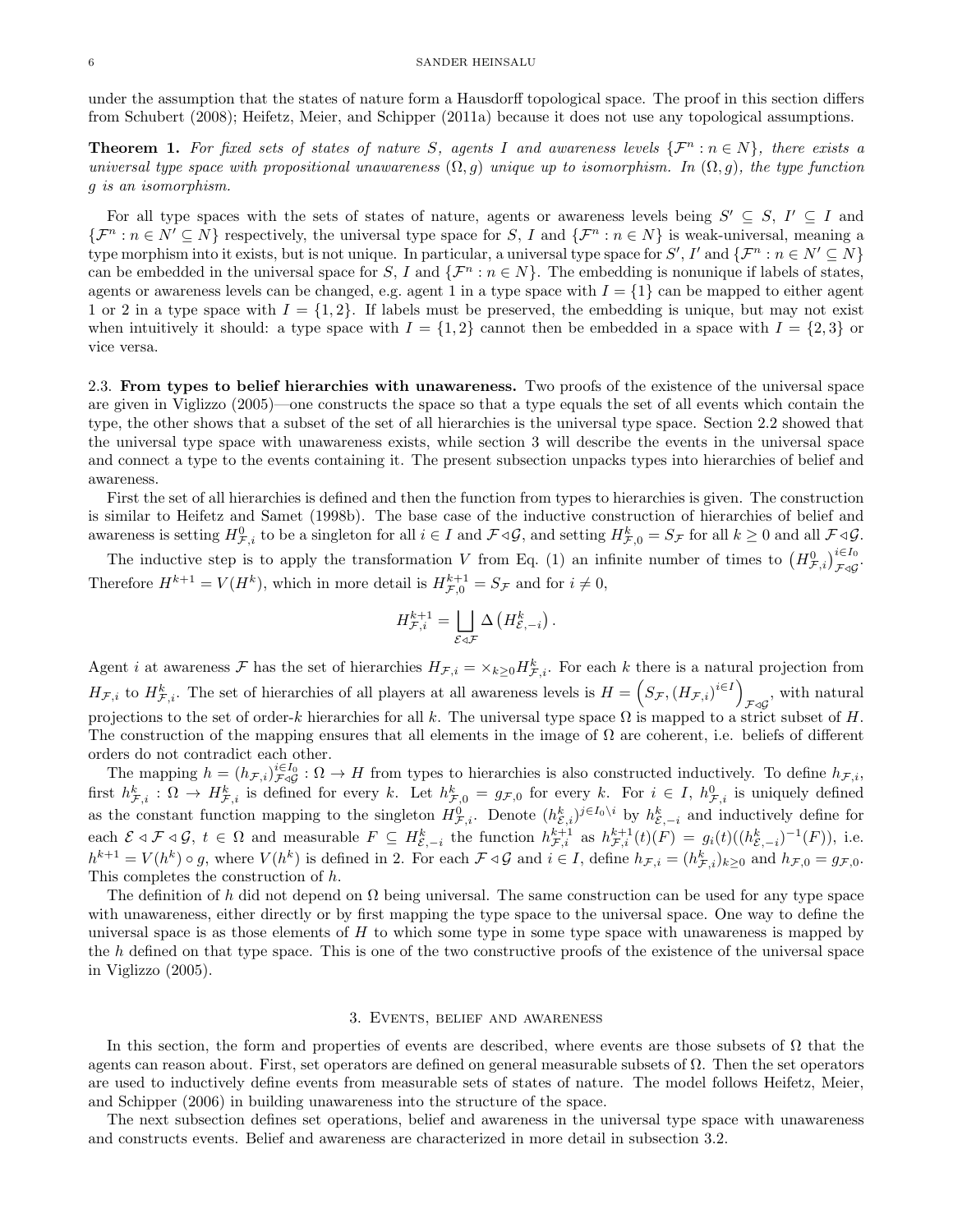

FIGURE 3. The type space with unawareness from the introduction.

3.1. Conjunction, negation and epistemic operators. The universal type space with unawareness  $\Omega$  =  $(\Omega_{\mathcal{F},i})_{i\in I_0}^{\mathcal{F}\triangleleft\mathcal{G}}$  can be divided into layers  $\Omega_{\mathcal{F}} = \times_{i\in I_0} \Omega_{\mathcal{F},i}$ , one for each awareness level  $\mathcal{F}\triangleleft\mathcal{G}$ . In Fig. 3, there are two awareness levels: types with subscript 1 are at the higher awareness level, the type  $t_0$  is at the lower level.

Associate with each  $\Omega_F$  an object  $\emptyset_F$ , which is the empty set labelled with the awareness level F. It acts as the empty set of the layer  $\Omega_{\mathcal{F}}$ .

Measurable subsets of  $\Omega$  are the disjoint unions of measurable sets, at most one set per layer. Their form is  $E = \bigsqcup_{\mathcal{F} \in \zeta} E_{\mathcal{F}}$  for some nonempty  $\zeta = {\{\mathcal{F}^n : n \in \mathbb{N}' \subseteq \mathbb{N}\}}$ , where for each  $\mathcal{F} \in \zeta$ , the measurable  $E_{\mathcal{F}} \subseteq \Omega_{\mathcal{F}}$  is called the  $\mathcal F$ -section of E. The operators for conjunction, negation, awareness and belief are defined on the measurable subsets.

The conjunction of sets  $E = \bigsqcup_{\mathcal{F} \in \zeta} E_{\mathcal{F}}$  and  $F = \bigsqcup_{\mathcal{E} \in \chi} F_{\mathcal{E}}$  is defined as  $E \cap F = \bigsqcup_{\mathcal{E} \in \zeta \cap \chi} (E_{\mathcal{E}} \cap F_{\mathcal{E}})$ , where it may be the case that  $E_{\mathcal{E}} \cap F_{\mathcal{E}} = \emptyset_{\mathcal{E}}$  for some layers  $\mathcal{E}$ . The negation of E is  $E^{c'} = \bigsqcup_{\mathcal{F} \in \zeta} (\Omega_{\mathcal{F}} \setminus E_{\mathcal{F}})$ . It satisfies  $(E^{c'})^{c'} = E$ , but is not equal to  $E^c$ , the complement of E in  $\Omega$ . The nonstandard negation is what allows the present model to bypass the Dekel, Lipman, and Rustichini (1998) impossibility result stating that standard state spaces preclude unawareness. This is discussed in more detail in section 4.

Disjunction of sets is defined from conjunction and negation via De Morgan's laws:  $E \cup F = (E^{c'} \cap F^{c'})^{c'}$ . Equality of sets E and F requires  $\zeta = \chi$  and  $E_{\mathcal{E}} = F_{\mathcal{E}}$  for each  $\mathcal{E} \in \zeta$ . Set E implies F (is a subset of F), written as  $E \subseteq F$  if  $\zeta = \chi$  and  $E_{\mathcal{E}} \subseteq F_{\mathcal{E}}$  for each  $\mathcal{E} \in \zeta$ . Equality and implication respect the usual propositional tautologies:  $E = F$  is the same as  $E \cap F \cup' (E^{c'} \cap F^{c'})$ , and  $E \subseteq' F$  is the same as  $E^{c'} \cup' F$ .

Operations on sets are illustrated using the type space corresponding to Feinberg's game in Fig. 3. Abusing notation, we denote the singleton sets  $\{t\}$  by t. The negation of  $t_1$  is  $t_1^{c'} = t_1'$ , not the complement  $t_1^c = \{t_1', t_0\}$ . The disjunction of  $t_1$  and  $\{t'_1, t_0\}$  is  $t_1 \cup \{t'_1, t_0\} = \{t_1, t'_1\}$ , not the set-theoretic union  $\{t_1, t'_1, t_0\}$ .

The set  $B_r^i E$  in which agent i puts probability at least r on E consists of measurable sets from the layers  $\Omega_{\mathcal{D}}$ that contain more awareness than some layer in which  $E$  has a section. For each  $D$  that is a refinement of some  $\mathcal{F} \in \zeta$ , the D-section of  $B_r^i E$  is made up of those types in  $\Omega_{\mathcal{D}}$  that put probability at least r on some section of E. Formally,

$$
B_r^i E = \bigsqcup_{\mathcal{D} \ni \mathcal{F} \in \zeta} \{ t \in \Omega_{\mathcal{D}} : \exists \mathcal{F} \in \zeta, \ g_i(t) \in \Delta(\Omega_{\mathcal{F}, -i}), \ g_i(t) (E_{\mathcal{F}}) \ge r \} \,.
$$

In Fig. 3, a belief set for i is  $B_1^i t_1' = \{t_1, t_1'\}$  and a (non)belief set for j is  $B_1^j$  $t_{1/3}'t_{1}' = \emptyset_1.$ 

The set in which agent  $i$  is aware of  $E$  is defined as

$$
A^{i}E = \bigsqcup_{\mathcal{D}\rhd\mathcal{F}\in\zeta} \{t \in \Omega_{\mathcal{D}} : \exists \mathcal{F} \in \zeta, \ g_{i}(t) \in \Delta(\Omega_{\mathcal{F},-i})\}.
$$
\n
$$
(5)
$$

In Fig. 3, agent i's awareness sets are for example  $A^it_1 = A^it'_1 = \{t_1, t'_1\}$  and one of agent j's unawareness sets is  $(A^{j}t_{1})^{c'} = t'_{1}.$ 

Events are measurable subsets of  $\Omega$  that have the form  $E = \bigsqcup_{\mathcal{F} \triangleright \mathcal{E}} E_{\mathcal{F}}$ , though not all sets of this form need be events. The definition of events is inductive. The base case is to take for any measurable set of states of nature  $E_S \in \mathcal{G}_S$  the coarsest  $\mathcal{E}_S$  in which  $E_S$  is measurable and let  $E = \bigsqcup_{\mathcal{F} \triangleright \mathcal{E}} E_{\mathcal{F}}$ , where  $E_{\mathcal{F}} = E_S \times \times_{i \in I} \Omega_{\mathcal{F},i}$ . The inductive step is to let for any events E and F, any  $i \in I$  and  $r \in [0,1]$  the sets  $E^{c'}$ ,  $E \cap F$ ,  $B_r^i E$  and  $A^i E$  also be events.

<sup>&</sup>lt;sup>2</sup>An alternative definition of implication is:  $E \subseteq F$  iff  $\zeta \subseteq \chi$  and  $E_{\mathcal{E}} \subseteq F_{\mathcal{E}}$  for each  $\mathcal{E} \in \zeta$ . This follows the intuition of the subset relation.  $E \subseteq F$  is not equal to  $E^{c'} \cup F$ , but  $E \subseteq F \cap F \subseteq E$  is the same as  $E = F$ . Since  $\subseteq$  is weaker than  $\subseteq'$ , all the results for  $\subseteq'$ below continue to hold for  $\subseteq$ .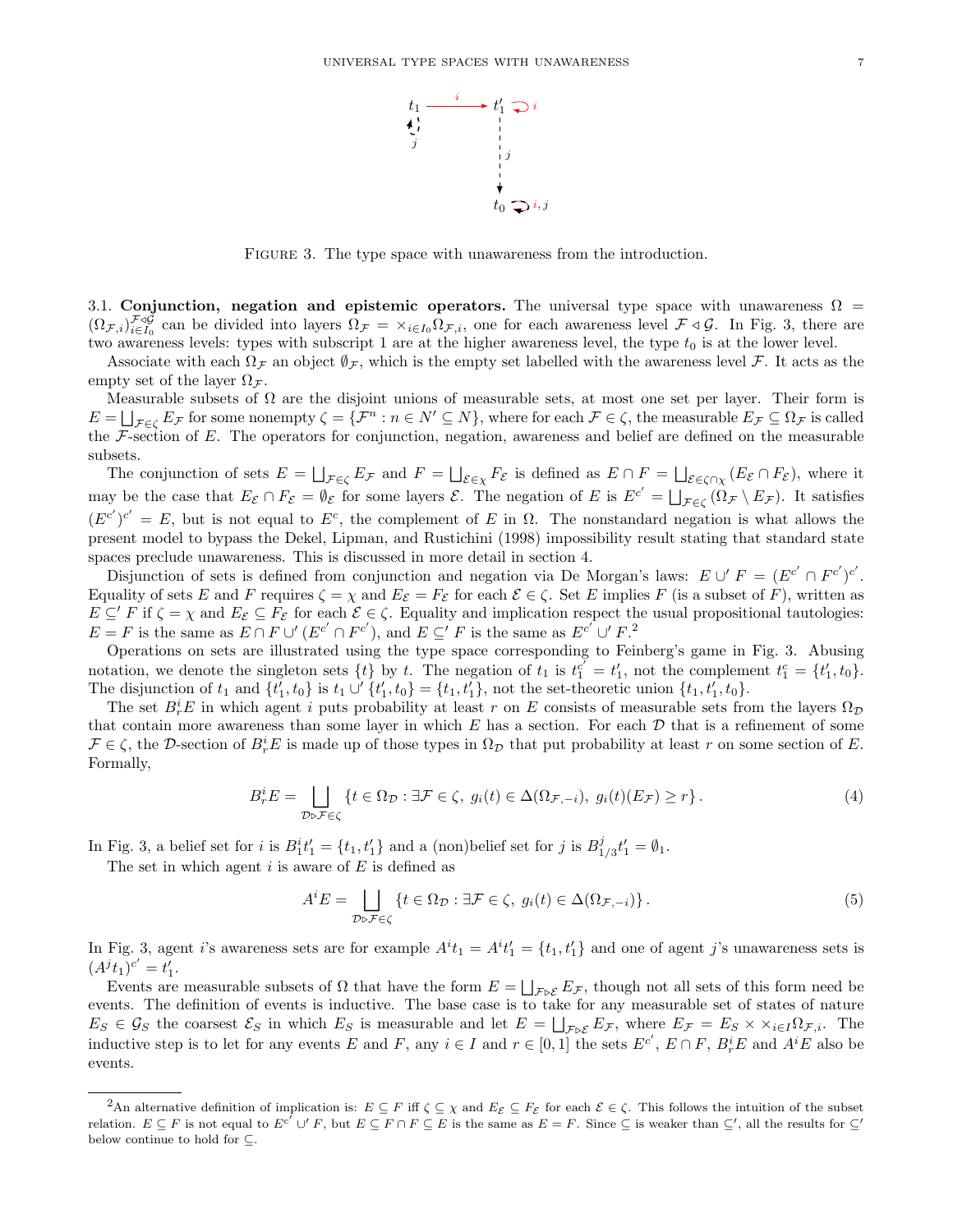The definition of events is reminiscent of the construction of a language (a syntax) in modal logic. In logic, each formula is assigned a set of states where it is true after the full language has been defined, while here the semantics and syntax are created together in the same induction.

3.2. Properties of belief and awareness. This subsection characterizes belief and awareness in type spaces with unawareness in more detail, without assuming that the sets the operators are applied to are events. Events are a subclass of the sets considered, so all results continue to hold for events.

Remark 1. Three observations following directly from the definitions of belief and awareness are

- (1)  $A^{i}E = B_{0}^{i}E = B_{r}^{i}(E \cup E^{c'}) = A^{i}(E^{c'}),$
- (2)  $B_r^i E \subseteq B_q^i E$  for all  $r \ge q$ , in particular,  $B_r^i E \subseteq A^i E \quad \forall r$ ,
- (3)  $B_r^i E \subseteq' (B_q^i(E^{c'}))^{c'}$  for  $r + q > 1$ .

Awareness is symmetric with respect to negation in this model:  $A^{i}E = A^{i}(E^{c'})$ , therefore unawareness is also symmetric. Awareness is belief with probability at least zero, which is distinct from belief with probability exactly zero (i.e. the negation having probability one). Belief with probability exactly zero is not symmetric:  $B_0^i E \cap B_1^i(E^{c'}) \neq B_0^i(E^{c'}) \cap B_1^i(E).$ 

In the universal type space, the sets  $A^iE$  and  $B^i_rE$  contain a measurable set from each  $\Omega_{\mathcal{D}}$  for which  $\mathcal{D} \triangleright \mathcal{F}$  for some  $\mathcal{F} \in \zeta$ , because every layer of the universal space contains a belief over each layer with less awareness. If the F-section of E is nonempty, then the D-sections of  $A^iE$  and  $B_r^iE$  are also nonempty, because each layer of the universal space contains all beliefs over layers with weakly less awareness, i.e. layer  $\Omega_{\mathcal{F}}$  contains for any nonempty set  $E_{\mathcal{E}}$  with  $\mathcal{E} \triangleleft \mathcal{F}$  a type putting probability one on  $E_{\mathcal{E}}$ . Probability one implies probability at least r for any  $r \in [0,1]$  by Remark 1.

Unawareness is nontrivial in this paper, because if  $E = \bigsqcup_{\mathcal{F} \in \zeta} E_{\mathcal{F}}$  and  $\mathcal{E} \notin \zeta$ , then there exists a type t with  $g_i(t) \in \Delta(\Omega_{\mathcal{E},-i})$ . That type is unaware of set E, so  $(A^i E)^{c'}$  is nonempty. Since  $\zeta$  must be nonempty,  $A^i E$  contains a measurable set from at least one layer of Ω. If E contains at least one nonempty set, then at least one measurable set in  $A<sup>i</sup>E$  is nonempty. Unlike in Dekel, Lipman, and Rustichini (1998), unawareness is generally neither the whole space nor the empty set, and the same holds for belief.

Next it is shown that belief with probability one and awareness satisfy the conjunction property—the conjunction of sets is certain iff both sets are certain and the agent is aware of the conjunction of sets iff he is aware of both. The proof is purely from the definitions.

**Lemma 2.**  $B_1^iE \cap B_1^iF = B_1^i(E \cap F)$  and  $A^iE \cap A^iF = A^i(E \cap F)$ 

*Proof.* Take  $E = \bigsqcup_{\mathcal{F} \in \zeta} E_{\mathcal{F}}$ ,  $F = \bigsqcup_{\mathcal{E} \in \chi} F_{\mathcal{E}}$ . Then

$$
B_1^i E \cap B_1^i F = \bigsqcup_{\mathcal{D} \in \mathcal{F} \in \zeta \cap \chi} (\{t \in \Omega_{\mathcal{D}} : \exists \mathcal{F} \in \zeta \cap \chi, \ g_i(t)(E_{\mathcal{F}}) \ge 1\} \cap \{t \in \Omega_{\mathcal{D}} : \exists \mathcal{F} \in \zeta \cap \chi, \ g_i(t)(F_{\mathcal{F}}) \ge 1\})
$$
\n
$$
= \bigsqcup_{\mathcal{D} \in \mathcal{F} \in \zeta \cap \chi} \{t \in \Omega_{\mathcal{D}} : \exists \mathcal{F} \in \zeta \cap \chi, \ g_i(t)(E_{\mathcal{F}} \cap F_{\mathcal{F}}) \ge 1\} = B_1^i (E \cap F)
$$
\n
$$
A^i E \cap A^i F = \bigsqcup_{\mathcal{D} \in \mathcal{F} \in \zeta \cap \chi} (\{t \in \Omega_{\mathcal{D}} : \exists \mathcal{F} \in \zeta \cap \chi, \ g_i(t) \in \Delta(\Omega_{\mathcal{F}, -i})\} \cap \{t \in \Omega_{\mathcal{D}} : \exists \mathcal{F} \in \zeta \cap \chi, \ g_i(t) \in \Delta(\Omega_{\mathcal{F}, -i})\})
$$
\n
$$
= A^i (E \cap F)
$$

Belief with probability  $r \in (0, 1)$  does not satisfy conjunction. An easy counterexample is the uniform distribution on  $\{a, b, c\}$  which puts probability at least  $\frac{2}{3}$  on both  $\{a, b\}$  and  $\{b, c\}$ , but not on  $\{b\}$ .

 $\Box$ 

Probabilistic belief does satisfy two conjunction-like properties similar to those given in Samet (2000) and Zhou (2009). These are

$$
B_r^i(E \cap F) \cap B_q^i(E \cap F^{c'}) \subseteq B_{r+q}^i(E \cap (F \cup F^{c'})) = B_{r+q}^i E \cap A^i F, \quad r+q \le 1,
$$
  

$$
A^i E \cap A^i F \cap (B_r^i(E \cap F))^c \cap (B_q^i(E \cap F^{c'}))^c \subseteq (B_{r+q}^i E)^{c'}, \quad r+q \le 1.
$$

Awareness must be added to the original conditions to make all sets consist of sections from the same layers of  $\Omega$ .

Subsequently only sets of measurable sets of the form  $E = \bigsqcup_{\mathcal{F} \triangleright \mathcal{E}} E_{\mathcal{F}}$  are considered, where  $\mathcal{E}$  can be any coarsening of G. For sets of the form  $E = \bigsqcup_{\mathcal{F} \triangleright \mathcal{E}} E_{\mathcal{F}}$ , define the base space as the coarsest space containing some section of E, i.e.  $\Omega(E) = \Omega_{\mathcal{E}}$  for the E in this paragraph. Applying the belief operator to a set of this form results in another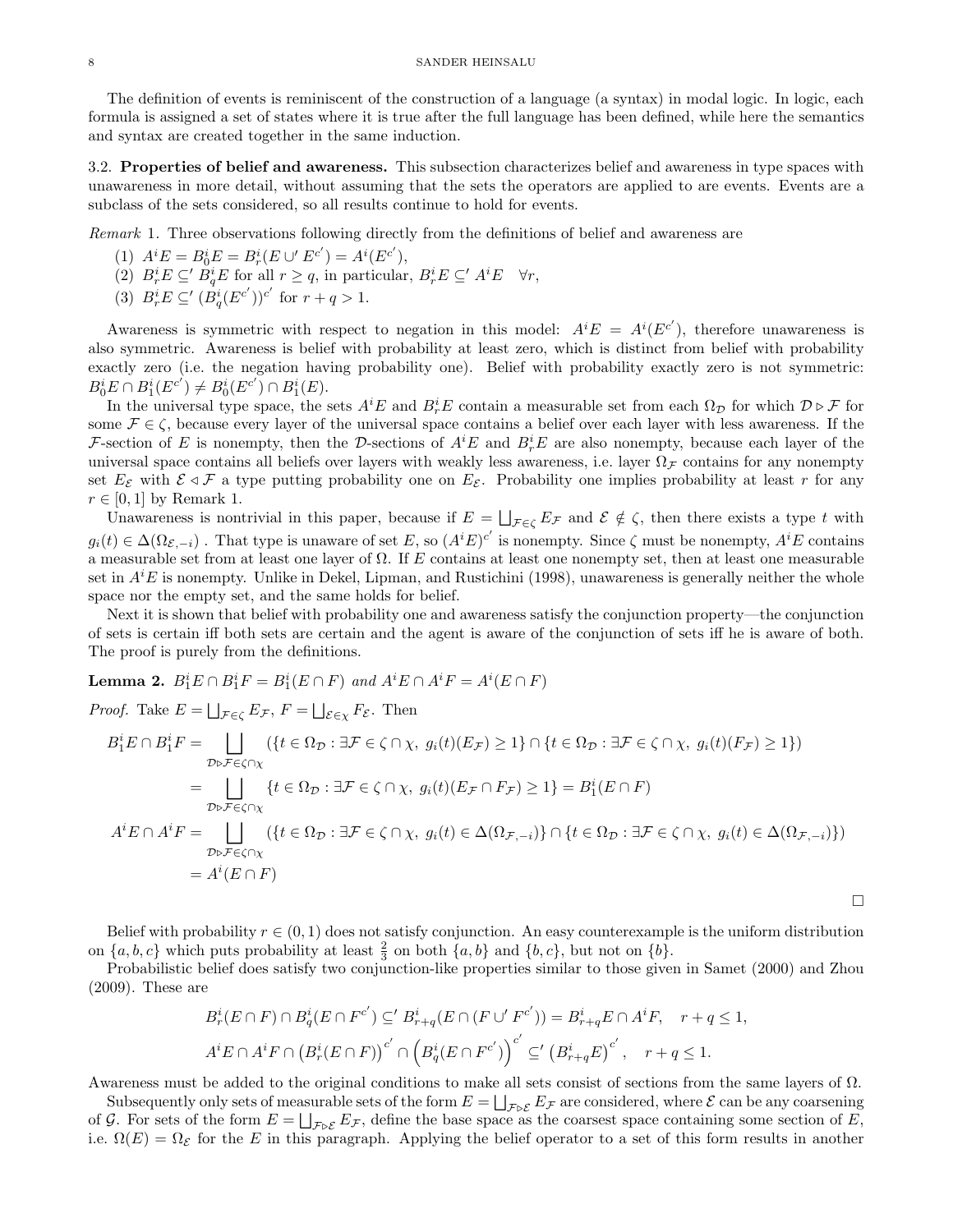set of this form with the same base space, as shown in Lemma 3. The same holds for the awareness operator by Remark 1, and for negation and conjunction by definition.

**Lemma 3.** In the universal space with unawareness, if  $E = \bigsqcup_{\mathcal{F} \triangleright \mathcal{E}} E_{\mathcal{F}}$ , then  $B_r^i E = \bigsqcup_{\mathcal{F} \triangleright \mathcal{E}} (B_r^i E)_{\mathcal{F}}$  for the same  $\mathcal{E}$ .

*Proof.* By the definition of  $B_r^i E$  in Eq. (4), for each  $E_{\mathcal{E}} \in E$  and  $\mathcal{F} \triangleright \mathcal{E}$ ,  $B_r^i E$  contains a measurable set from each layer  $\Omega_{\mathcal{F}}$ . In particular,  $B_r^iE$  contains a subset of each layer with more awareness than the base space of E. Again by (4),  $B_r^i E$  does not contain a set from any layer  $\Omega_{\mathcal{D}}$  that does not have weakly more awareness than some section  $E_{\mathcal{F}'}$  of E, i.e. for which  $\mathcal{D} \triangleright \mathcal{F}'$  fails. So  $B_r^i E$  does not contain a subset of any layer that does not have weakly more awareness than the base space of E.

Remark 2. If  $\Omega(E) = \Omega(F) = \Omega_{\mathcal{E}}$  and  $E_{\mathcal{F}} \subseteq F_{\mathcal{F}} \forall \mathcal{F} \triangleright \mathcal{E}$ , then  $(B_r^i E)_{\mathcal{F}} \subseteq (B_r^i F)_{\mathcal{F}} \forall \mathcal{F} \triangleright \mathcal{E}$ , which is equivalent to  $B_r^i E \subseteq B_r^i F$ . By Remark 1 and Lemma 3, it follows that  $B_q^i B_r^i E \subseteq B_q^i B_p^i E$  for all  $r \geq p$ .

The next proposition captures the positive introspection property—if an agent believes something, then he is certain that he believes it. This property relies directly on the specific extension of  $q_i$  to the *i*-th dimension presented in subsection 2.2. The extension builds certainty of own belief into the definition of the type function.

Proposition 4.  $B_r^i E = B_1^i B_r^i E \quad \forall i \,\forall r \,\forall E$ 

*Proof.* For the set  $B_r^iE$ , only the *i*-th dimension of a type is important, in the following sense. A type t can expressed as  $(t_i, t_{-i})$ . By the definition of the belief operator in (4), the set  $B_r^i E$  consists of the types  $(t_i, t_{-i})$ where  $g_i(t_i)(E) \geq r$  (for this, E must be defined at the awareness level E of t<sub>i</sub>). The component  $t_{-i}$  of the type is unrestricted, except by the requirement that  $(t_i, t_{-i})$  belong to the appropriate layer of the space. So if  $(t_i, t_{-i}) \in B_r^i E$ , then also  $(t_i, t'_{-i}) \in B_r^i E$  for any  $t'_{-i}$  from the same layer of the space.

The probability  $g_i(t)(B_r^i E)$  that i puts on  $B_r^i E$  depends only on the marginal  $\delta_{t\varepsilon,i}$ : if  $(t\varepsilon_i, t\varepsilon_{\varepsilon,-i})$  is contained in  $B_r^iE$  for some  $t_{\mathcal{E},-i}$ , then the probability is one, otherwise zero. This is formally expressed in the following string of equivalences, which establishes the result.

$$
g_i(t_i)(B_r^i E) \ge 1 \Leftrightarrow (t_{\mathcal{E},i}, t_{\mathcal{E},-i}) \in B_r^i E \Leftrightarrow g_i(t_{\mathcal{E},i})(E) \ge r \Leftrightarrow g_i(t_i)(E) \ge r
$$

The last equivalence comes from the fact that  $g_i(t_i) = g_i(t_{\mathcal{E},i}).$ 

From Remark 1 and Proposition 4,  $A^i E = B_1^i A^i E$  and  $A^i E \subseteq A^i A^i E$  follow immediately. The latter implication is strengthened to equality in the next proposition, which demonstrates that the universal type space with unawareness satisfies the AU introspection property of Dekel, Lipman, and Rustichini (1998).

**Proposition 5.** 
$$
(A^i E)^{c'} = (A^i (A^i E)^{c'})^{c'}
$$
 and  $A^i E = A^i A^i E = A^i B^i F E$ .

*Proof.* It is true that  $t \in (A^i(A^i E)^{c'})^{c'}$  iff it is not true that  $g_i(t) \in \Delta(\Omega_{\mathcal{E},-i})$  s.t.  $\mathcal{E} \triangleright \mathcal{F}$ , where  $\Omega((A^i E)^{c'}) = \Omega_{\mathcal{F}}$ . By Lemma 3 and Remark 1,  $\Omega((A^{i}E)^{c'}) = \Omega(A^{i}E) = \Omega(E)$ . Therefore  $t \in (A^{i}(A^{i}E)^{c'})^{c'}$  iff  $g_i(t) \notin \Delta(\Omega_{\mathcal{E},-i})$  s.t.  $\mathcal{E} \triangleright \mathcal{F}$ , where  $\Omega(E) = \Omega_{\mathcal{F}}$ . This is equivalent to  $t \in (A^i E)^{c'}$ .

For the second part,  $t \in (A^i E)_{\mathcal{F}}$  iff  $g_i(t) \in \Delta(\Omega_{\mathcal{F}',-i})$  for some  $\mathcal{F}' \triangleright \mathcal{E}$ , where  $\Omega(E) = \Omega_{\mathcal{E}}$ . Note that  $\Omega(E) =$  $\Omega(A^i E) = \Omega(B^i_r E)$  by Lemma 3, therefore  $g_i(t) \in \Delta(\Omega_{\mathcal{F}',-i})$  iff  $t \in (A^i A^i E)_{\mathcal{F}}$  iff  $t \in (A^i B^i_r E)_{\mathcal{F}}$ .

Lemma 6 proves the KU introspection property, which similarly to AU introspection comes from Dekel, Lipman, and Rustichini (1998) and is used in section 4.

**Lemma 6.**  $B_1^i(A^iE)^{c'} = \emptyset$ .

*Proof.* By Remark 1 and by Proposition 5,  $B_1^i(A^iE)^{c'} \subseteq A^i(A^iE)^{c'} = A^iE$ . Together,  $B_1^i(A^iE)^{c'} \subseteq (A^iE)^{c'}$  and  $B_1^i(A^i E)^{c'} \subseteq A^i E$  give  $B_1^i(A^i E)^{c'} = \bigsqcup_{\mathcal{F} \triangleright \mathcal{E}} \emptyset_{\mathcal{F}}$ , where  $\Omega(E) = \Omega_{\mathcal{E}}$ .

The negative introspection property  $(B_r^i E)^{c'} \subseteq B_q^i (B_r^i E)^{c'}$  fails for any  $q \in [0,1]$ , because  $(B_r^i E)^{c'}$  contains types that are unaware of E and therefore unaware of  $(B_r^i E)^{c'}$ . However, it can be shown that conditional on being aware, negative introspection holds.

 $\textbf{Proposition 7.}\ \ A^iE \cap (B^i_r E)^{c'} = B^i_1(B^i_r E)^{c'}$ 

*Proof.* As in Proposition 4, only the  $t_i$  dimension of types matters. The result is established by the following equivalences.

$$
g_i(t_i)((B_r^i E)^{c'}) \ge 1 \Leftrightarrow (t_{\mathcal{E},i}, t_{\mathcal{E},-i}) \in (B_r^i E)^{c'} \text{ and } (t_{\mathcal{E},i}, t_{\mathcal{E},-i}) \in A^i E \Leftrightarrow 0 \le g_i(t_{\mathcal{E},i})(E) < r \Leftrightarrow 0 \le g_i(t_i)(E) < r.
$$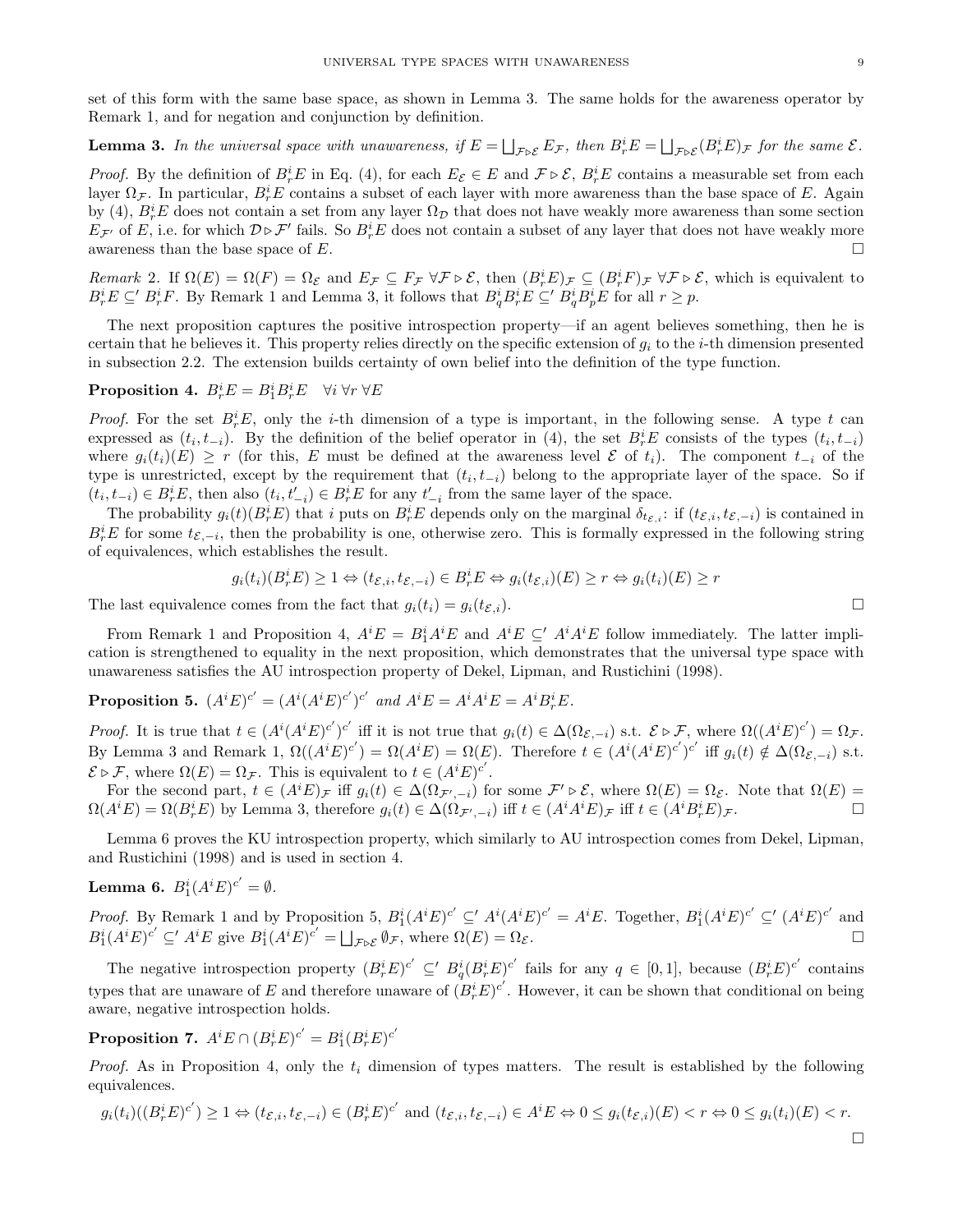The next section demonstrates that the desirable properties of unawareness and certainty are satisfied in the universal type space with unawareness, while unawareness is nontrivial. Therefore the model of this paper escapes the impossibility result of Dekel, Lipman, and Rustichini (1998).

4. Evading the impossibility result of Dekel, Lipman, and Rustichini (1998)

Every unawareness model must deal with the limitations imposed by the impossibility result that standard state spaces preclude unawareness. In this section it is shown that the universal type space with unawareness is not a standard state space model according to the definition of Dekel, Lipman, and Rustichini and permits nontrivial unawareness. First, an overview of the impossibility result is in order.

4.1. Overview of Dekel, Lipman, and Rustichini (1998). There is a knowledge operator  $K$  and an unawareness operator U on a state space  $\Omega$ . The model has a single agent. The axioms described below are imposed on a state space model and the following theorem is proved.

- A1 (necessitation)  $K\Omega = \Omega$
- A2 (monotonicity)  $E \subseteq F$  implies  $KE \subseteq KF$
- A4 (plausibility):  $UE \subseteq (KE)^c \cap (K(KE)^c)^c$
- A5 (KU introspection):  $KUE = \emptyset$

A6 (AU introspection):  $UE \subseteq UUE$ . Equivalently  $AUE \subseteq AE$ , where  $AE = (UE)^c$  is the awareness operator.

**Theorem 8** (Theorem 1 of Dekel, Lipman, and Rustichini).  $A_4$ - $A_6$ ,  $A_1$  imply  $UE = \emptyset$  (never unaware).  $A_4$ -A6, A2 imply  $UE \subseteq (KF)^c$  (unawareness means no knowledge of anything).

*Proof.* 
$$
UE \subseteq UUE \subseteq (K(KUE)^c)^c = (K\Omega)^c
$$
. A1 is  $K\Omega = \Omega$ , A2 implies  $(K\Omega)^c \subseteq (KF)^c$ .

The preceding theorem applies to set-based models, but using a propositional model does not necessarily permit nontrivial unawareness, as the next theorem shows. The notation for a propositional model uses formulas  $\phi$ ,  $\psi$ , and redefines the knowledge and unawareness operators to map formulas to formulas. There are logic operators negation ¬ and disjunction ∨ (corresponding to complement and union) also taking formulas to formulas. The function  $\|\cdot\|: \mathcal{G} \to 2^{\Omega}$  gives for each formula  $\phi$  the set of states in which  $\phi$  is true. The additional axioms on propositional models are as follows.

- A7 (real states):  $\|\phi\| = \Omega \setminus \|\neg \phi\|$ ,  $\|\phi \vee \neg \phi\| = \Omega$
- A8 (event sufficiency):  $\|\phi\| = \|\psi\|$  implies  $\|K\phi\| = \|K\psi\|$  and  $\|U\phi\| = \|U\psi\|$
- A9 (weak necessitation):  $\|\neg U\phi\| \subseteq \|K(\phi \vee \neg \phi)\|$ , equivalently  $(UE)^c \subseteq K\Omega$ .

Under A7 and A8, a propositional model can be expressed as a standard state space model by setting  $KE = ||K\phi||$ and  $UE = ||U\phi||$  for any  $\phi$  with  $||\phi|| = E$ , so Theorem 8 applies. The following theorem uses slightly weaker axioms than Theorem 8 and proves a similar result.

**Theorem 9** (Theorem 2 of Dekel, Lipman, and Rustichini).  $A_4$ - $A_9$  imply  $UE = UF \subseteq (KG)^c$ .

*Proof.* By Theorem 8,  $UE \subseteq (K\Omega)^c$ . A9 gives  $(K\Omega)^c \subseteq UF$ , so  $UE \subseteq UF$ . A4 gives  $UG \subseteq (KG)^c$ . — П

The next subsection shows that the universal type space with unawareness satisfies the properties of knowledge and unawareness considered natural in Dekel, Lipman, and Rustichini (1998), while describing nontrivial unawareness.

4.2. Connection to type spaces with unawareness. To discuss the theorems of Dekel, Lipman, and Rustichini (1998) in the model of this paper, pick any agent i and take knowledge to mean i's belief with probability one,  $KE = B_1^iE$ . Complementation <sup>c</sup> in the preceding subsection will correspond to negation <sup>c'</sup> in the universal space. Unawareness is the negation of awareness for that agent,  $UE = (A^{i}E)^{c'}$ . There are two possible interpretations of Dekel, Lipman, and Rustichini's state space  $\Omega$  in a type space with unawareness—the whole type space  $\Omega$  or a collection  $\{\Omega_{\mathcal{F}} : \mathcal{F} \triangleright \mathcal{E}\}\)$  for some  $\mathcal{E}$ . Necessitation holds under the first interpretation, but not necessarily under the second, since for  $\mathcal{D} \triangleleft \mathcal{E}$ , types in  $\Omega_{\mathcal{D}}$  do not form beliefs about any  $\Omega_{\mathcal{F}}$  with  $\mathcal{F} \triangleright \mathcal{E}$ .

Monotonicity holds in type spaces with unawareness, because a given type needs weakly more awareness to reason about  $E \subseteq F$  than about F and puts weakly less probability on E. If E has probability one for a type, then the type is aware of  $F$  and puts probability one on  $F$ .

The first part of plausibility,  $(A^i E)^{c'} \subseteq' (B_1^i E)^{c'}$ , follows from Equations (4) and (5) defining belief and awareness. The second part,  $(A^i E)^{c'} \subseteq (B_1^i (B_1^i E)^{c'})^{c'}$ , is implied by Proposition 7. The KU introspection property is exactly Lemma 6 in subsection 3. AU introspection follows from Proposition 5, which actually gives equality instead of a subset relation.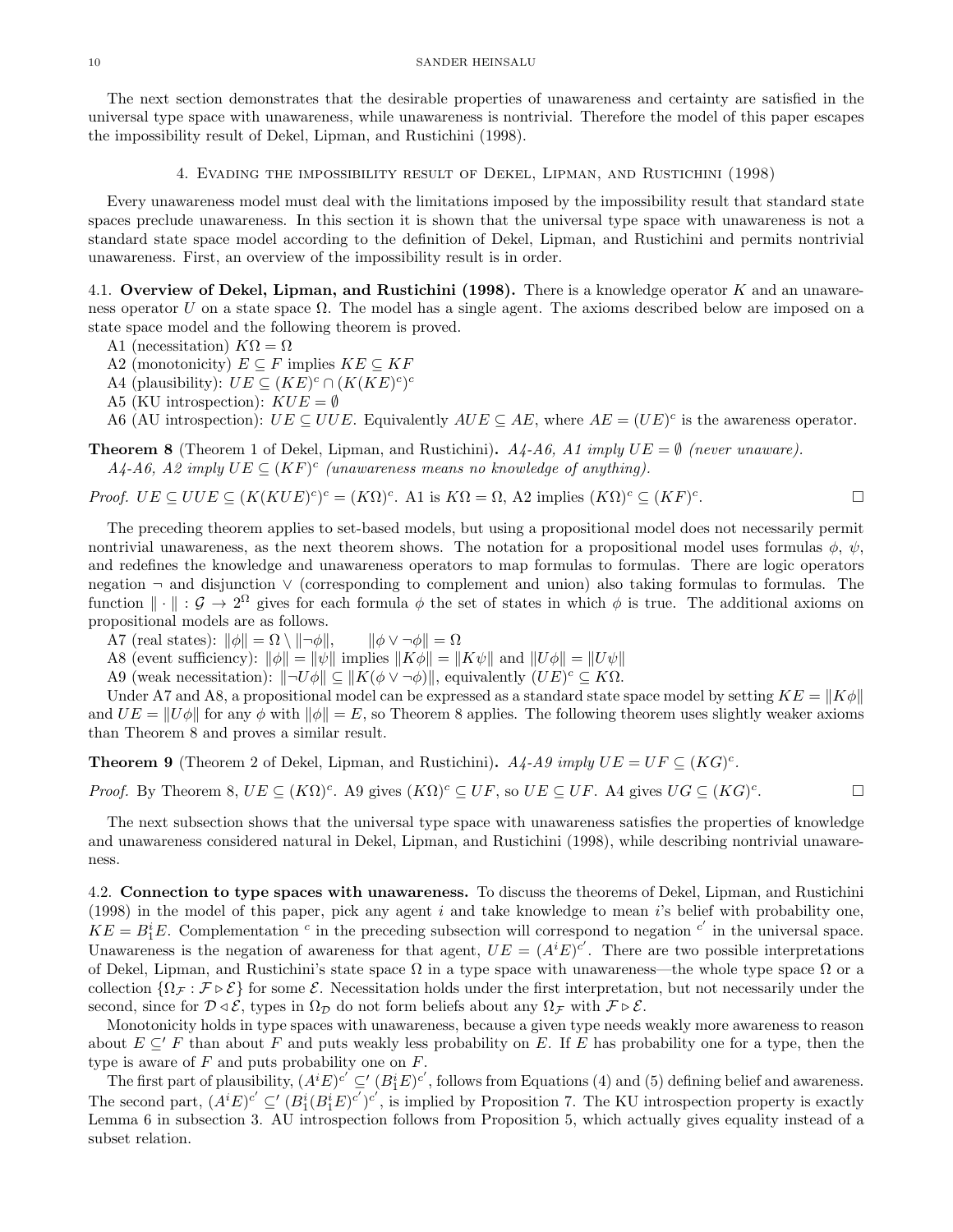The crucial property of the universal type space with unawareness is the failure of the real states axiom of Dekel, Lipman, and Rustichini (1998)—the negation of an event is generally not equal to the complement of the event, and tautologies  $E \cap E^{c'}$  that use the nonstandard negation do not equal the whole Ω. Since the belief and awareness operators in the universal space are set-based, they satisfy the event sufficiency axiom.

Weak necessitation is implied by necessitation, so it holds under the interpretation that equates Dekel, Lipman, and Rustichini's state space with the whole type space. Under the interpretation that makes the state space correspond to  $\{\Omega_{\mathcal{F}} : \mathcal{F} \triangleright \mathcal{E}\}\)$  for some  $\mathcal{E}$ , weak necessitation may hold, even though necessitation fails. It depends on the particular E chosen. The natural choice, based on the  $\|\neg U\phi\| \subseteq \|K(\phi \vee \neg \phi)\|$  version of weak necessitation, is to set  $\mathcal E$  equal to the base space of the event considered, i.e. to write the second version of weak necessitation as  $(UE)^{c'} \subseteq K(E \cup E^{c'})$ . This makes weak necessitation hold.

The properties of knowledge and unawareness that Dekel, Lipman, and Rustichini considered desirable (plausibility, KU introspection and AU introspection) are satisfied in the model of this paper. Of the additional properties they considered, monotonicity and event sufficiency hold unconditionally, while necessitation and weak necessitation hold under some interpretations, but not others. The impossibility theorems of Dekel, Lipman, and Rustichini (1998) fail due to the failure of the real states assumption—as was argued in section 3, unawareness and belief are nontrivial.

## 5. Other kinds of unawareness

Unawareness in the universal type space does not have to be propositionally generated, as in the preceding sections. The same proof of existence and characterization of events, and similar properties of belief and awareness hold if the awareness levels are subsets J of the finite set I of agents. In that case, an agent could reason only about the agents he is aware of, their reasoning about the agents he is aware of etc.

Bounded reasoning in the style of Kets (2010) can be expressed as unawareness of higher-order reasoning by taking the awareness levels to be  $1 \leq k \leq \infty$ . An agent with awareness k can reason about order  $k-1$  and lower order beliefs of other agents, their reasoning about order  $k-2$  and lower orders etc. The special case of infinite depth of reasoning is taken care of by assuming  $\infty - 1 = \infty$ .

The proof of existence of the universal space in Viglizzo (2005) and Moss and Viglizzo (2006) only deals with a finite number of agents, and mathematically the fixed set of awareness levels in this paper behaves like the set of agents. With unawareness of higher-order reasoning, the set of awareness levels is countably infinite. However, since all the proofs of Moss and Viglizzo (2006) use measurable spaces and the assumption about a finite number of agents is only used to make showing measurability easier, the proofs work with a countable number of awareness levels as well.<sup>3</sup> The events and the belief and awareness operators have a similar structure to section 3 if the awareness levels are orders of reasoning.

If the existence result holds for several kinds of unawareness, it also holds for their combination, with only notational changes in the proof. Type spaces with three kinds of unawareness consist of measurable spaces  $M_{\mathcal{F},J,k,i}$ one for each agent i and awareness level  $(\mathcal{F}, J, k)$ . The triple consists of a  $\sigma$ -algebra  $\mathcal{F} \triangleleft \mathcal{G}$  on the states of nature, a set of agents  $J \subseteq I$  and an order of reasoning k. Each type in  $M_{\mathcal{F},J,k,i}$  can reason only about the agents in J and propositions in  $F$ , and the reasoning can extend only up to order  $k$ .

The definitions of type spaces with different kinds of unawareness are given next, followed by the proof of the existence of the universal type space for all of them.

**Definition 4.** A type space with unawareness of agents is  $(M,g) = (M_0, (M_{J,i})_{J \subseteq I}^{i \in J}, g_0, (g_{J,i})_{J \subseteq I}^{i \in J})$  such that

- (i)  $M_{J,i}$  is a measurable space for each J and i, and  $M_0 = S_{\mathcal{G}},$
- (ii) for each J and i, the type function  $g_{J,i}: M_{J,i} \to \bigsqcup_{i \in J' \subseteq J} \Delta \left( M_0 \times \times_{j \in J' \setminus \{i\}} M_{J',j} \right)$  is measurable,
- (iii) the state of nature function  $g_0 : M_0 \to S_{\mathcal{G}}$  is the identity.

The dimension of the type morphism must be modified to capture the different number of components of a type space with unawareness of agents, but the definition remains basically the same. The definition of the universal type space is the same for all kinds of unawareness—it is the space that has a unique type morphism from every type space with the same kind of unawareness into it. The existence of the universal type space for all kinds of unawareness in this section is given in Theorem 10. Before stating the theorem, type spaces are defined for the remaining kinds of unawareness considered in this paper.

Definition 5. A type space with unawareness of higher-order reasoning is

$$
(M,g) = (M_0, (M_{k,i})_{1 \leq k \leq \infty}^{i \in I}, g_0, (g_{k,i})_{1 \leq k \leq \infty}^{i \in I})
$$

<sup>3</sup>This was confirmed by Larry Moss in a private communication.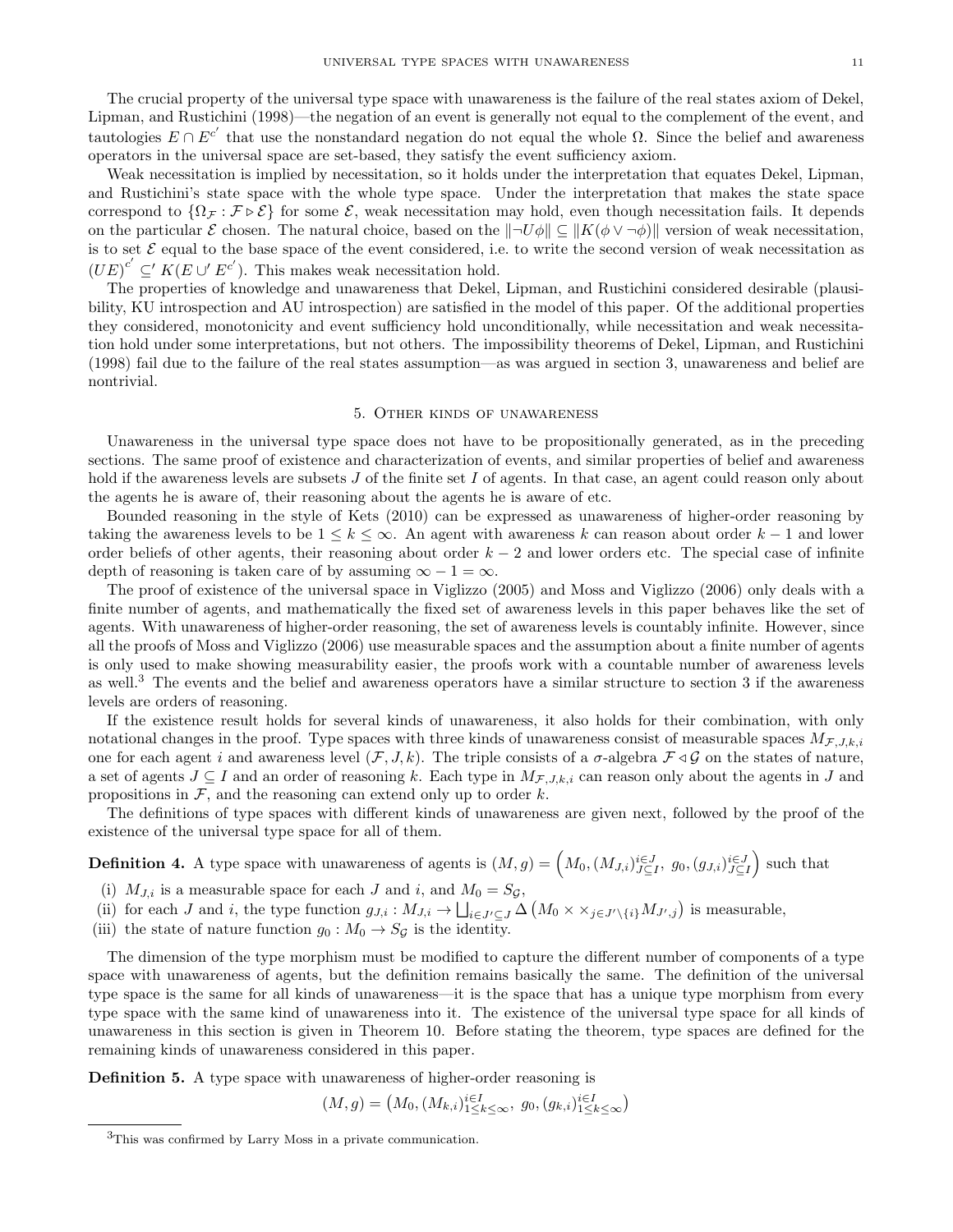such that

- (i)  $M_{k,i}$  is a measurable space for each k and i, and  $M_0 = S_{\mathcal{G}}$ ,
- (ii) for each  $1 \leq k \leq \infty$  and i, the type function  $g_{k,i}: M_{k,i} \to \bigsqcup_{n \leq k-1} \Delta \left( M_0 \times \times_{j \in I \setminus \{i\}} M_{n,j} \right)$  is measurable, where  $M_{0,i}$  is a singleton,
- (iii) the state of nature function  $g_0 : M_0 \to S_{\mathcal{G}}$  is the identity.

Definition 6. A type space with three kinds of unawareness is

$$
(M,g) = \left( \left( M_{\mathcal{F},0}, \left( M_{\mathcal{F},J,k,i} \right)_{1 \leq k \leq \infty}^{i \in J \subseteq I} \right)_{\mathcal{F} \triangleleft \mathcal{G}}, \left( g_{\mathcal{F},0}, \left( g_{\mathcal{F},J,k,i} \right)_{1 \leq k \leq \infty}^{i \in J \subseteq I} \right)_{\mathcal{F} \triangleleft \mathcal{G}} \right)
$$

such that

- (i)  $M_{\mathcal{F},J,k,i}$  is a measurable space for each  $\mathcal{F}, J, k$  and i, and  $M_{\mathcal{F},0} = S_{\mathcal{F}}$  for each  $\mathcal{F},$
- (ii) for each  $\mathcal{F}, J, k \geq 1$  and i, the type function

$$
g_{\mathcal{F},J,k,i}: M_{\mathcal{F},J,k,i} \to \bigsqcup_{\substack{\mathcal{E} \triangleleft \mathcal{F} \\ i \in J' \subseteq J \\ n \leq k-1}} \Delta \left( M_{\mathcal{E},0} \times \times_{j \in J' \setminus \{i\}} M_{\mathcal{E},J',n,j} \right)
$$

is measurable, with  $M_{\mathcal{E},J',0,i}$  a singleton,

(iii) for each  $\mathcal{F}$ , the state of nature function  $g_{\mathcal{F},0} : M_{\mathcal{F},0} \to S_{\mathcal{F}}$  is the identity.

Theorem 10. For fixed sets of states of nature, agents and awareness levels, there exists a universal type space with unawareness of agents  $(\Omega^a, g^a)$ , a universal type space with unawareness of higher-order reasoning  $(\Omega^b, g^b)$ and a universal type space with three kinds of unawareness  $(\Omega^c, g^c)$ . All universal type spaces are unique up to isomorphism. The type functions in the universal type spaces are isomorphisms.

The proof in the appendix is very similar to Theorem 1. It also translates the problem to category theory and uses the results of Viglizzo (2005).

In the next section, I consider the case where the set of states of nature is a Polish space. This additional assumption allows a different construction of the universal type space that is more common in the literature (Mertens and Zamir, 1985; Brandenburger and Dekel, 1993; Heifetz, Meier, and Schipper, 2011b).

## 6. The topological case

Previously, the only assumption on the set of states of nature was that they form a measurable space. All probability measures over S were allowed as beliefs, all probability measures over these as beliefs about beliefs, etc. This permitted a construction of the universal type space as all hierarchies that some type in some type space maps to. Before Heifetz and Samet (1998b), the proofs of the existence of the universal type space used topological assumptions and applied the Kolmogorov consistency theorem to show that the set of all consistent hierarchies constituted the universal type space. For this proof, the states of nature need to have a topology and the set of beliefs must be the set Borel probability measures with the topology of weak convergence.

In this subsection, the older method is used to prove the existence of universal type spaces for the kinds of unawareness considered in this paper. First, the definitions of type spaces and type morphisms are modified to incorporate topological assumptions.

Let S be a Polish space (a complete separable metric space) with the Borel σ-algebra generated by the open sets of the topology induced by the metric. For any Polish space M, let  $\Delta(M)$  denote the set of all Borel probability measures on M, with the  $\sigma$ -algebra on  $\Delta(M)$  generated by

$$
\left\{\beta^q(E) : E \in \mathcal{G}_M, q \in [0,1]\right\}, \text{ where } \beta^q(E) = \left\{\mu \in \Delta(M) : \mu(E) \ge q\right\}.
$$

The rest of the notation from section 2 has the same meaning as previously. The definitions of type spaces and type morphisms now require all spaces to be Polish and measurable with the Borel  $\sigma$ -algebra. All functions in the definitions are required to be continuous and measurable. All other aspects of the definitions remain the same as in sections 2 and 5. The following theorem establishes that for the kinds of unawareness examined in this paper, the set of all coherent hierarchies forms the universal type space.

Theorem 11. For a Polish space of states of nature, a countable set of agents and awareness levels, there exist universal type spaces with propositional unawareness, unawareness of agents, unawareness of higher-order reasoning and with three kinds of unawareness. All universal type spaces are unique up to isomorphism. The type functions in the universal type spaces are isomorphisms.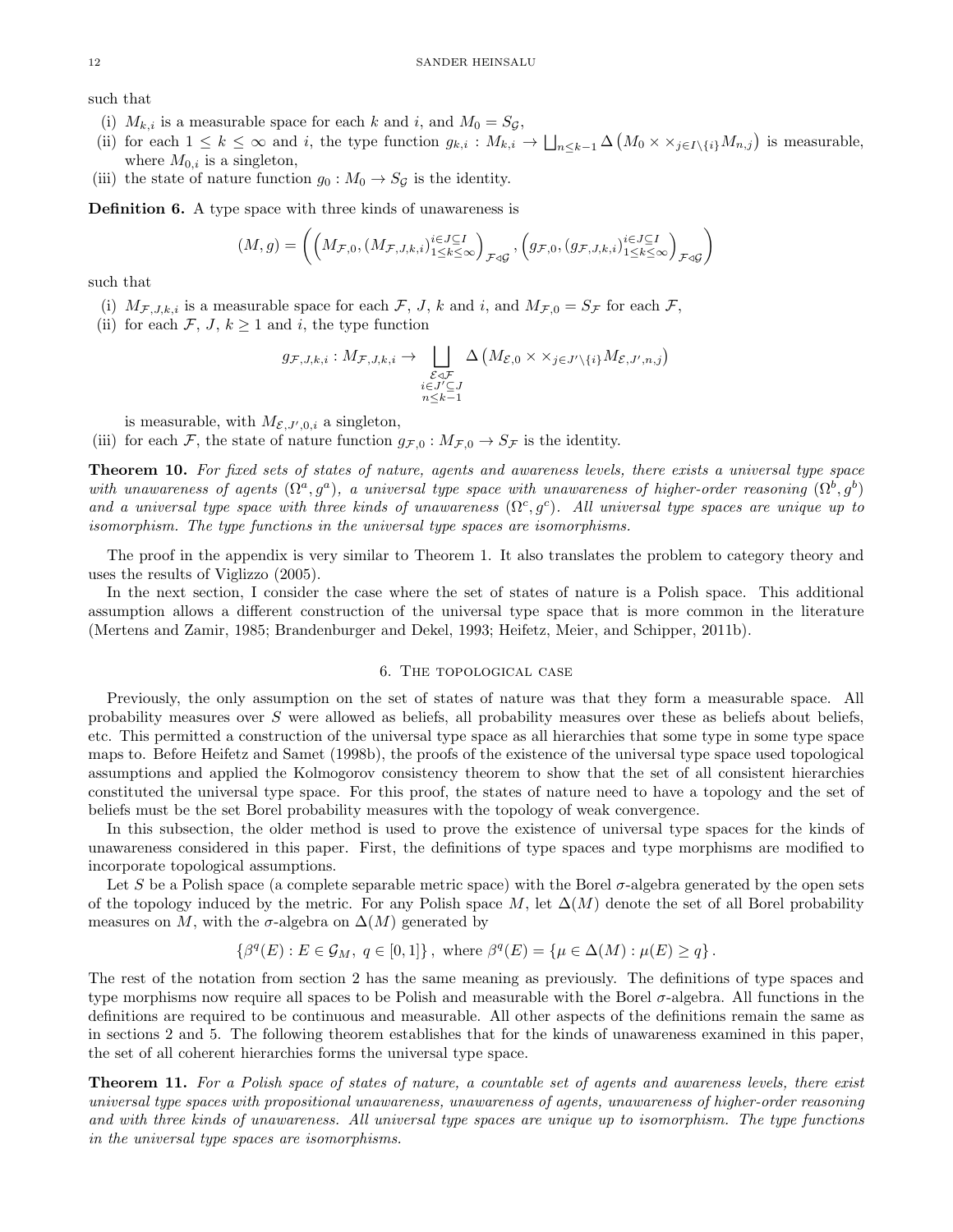For the case of propositional unawareness, the proof is in Heifetz, Meier, and Schipper (2011b). The proofs for the other kinds of unawareness use the general theorem of Schubert (2008) and are presented in the appendix.

The mechanism by which the universal type space of the present paper achieves nontrivial unawareness is the same as in Heifetz, Meier, and Schipper (2006, 2011b), so it is useful to compare the approaches. The next subsection gives an overview of Heifetz, Meier, and Schipper's model and compares it to the universal space with unawareness.

6.1. Comparison to Heifetz, Meier, and Schipper (2011b). The universal type space with propositional unawareness in Heifetz, Meier, and Schipper (2011b) is based on topological spaces and uses the Kolmogorov extension theorem. The construction starts from a complete lattice of spaces of states of nature, which corresponds to the present paper's lattice of  $\sigma$ -algebras on the states of nature. Both will be denoted  $(S_{\mathcal{F}})_{\mathcal{F}\triangleleft\mathcal{G}}$ . The notation differs from Heifetz, Meier, and Schipper in many respects, in order to use the same symbols for corresponding objects and different symbols for different objects.

The hierarchical construction of Heifetz, Meier, and Schipper sets  $Y_{\mathcal{F},i}^0 = S_{\mathcal{F}}$  and defines the first order beliefs of player i as  $Q_{\mathcal{F},i}^1 = \Delta(Y_{\mathcal{F},i}^0)$ , the space of regular Borel probability measures on  $Y_{\mathcal{F},i}^0$  endowed with the topology of weak convergence. Inductively, the domain of  $(k+1)$ -order beliefs is  $Y_{\mathcal{F},i}^k = S_{\mathcal{F}} \times \times_{j \neq i} (\bigsqcup_{\mathcal{E} \triangleleft \mathcal{F}} Q_{\mathcal{E},j}^k)$  and the set of consistent  $(k + 1)$ -order beliefs is

$$
Q_{\mathcal{F},i}^{k+1} = \left\{ (\mu^1, \ldots, \mu^{k+1}) \in Q_{\mathcal{F},i}^k \times \Delta \left( Y_{\mathcal{F},i}^k \right) : \operatorname{mrg}_{Y_{\mathcal{F},i}^{k-1}} \mu^{k+1} = \mu^k \right\}.
$$

In the limit, define  $Q_{\mathcal{F},i} = \{(\mu^1, \mu^2, \ldots) : (\mu^1, \ldots, \mu^k) \in Q_{\mathcal{F},i}^k \,\forall k\}$  and  $Y_{\mathcal{F},i} = S_{\mathcal{F}} \times \times_{j \neq i} (\bigsqcup_{\mathcal{E} \triangleleft \mathcal{F}} Q_{\mathcal{E},j})$ . The belief function of agent *i* at awareness F is  $\tau_{\mathcal{F},i}$  :  $Q_{\mathcal{F},i} \to \Delta(Y_{\mathcal{F},i})$ . The full type space is  $(Y_{\mathcal{F}})_{\mathcal{F}\triangleleft\mathcal{G}}$ , where  $Y_{\mathcal{F}}$  =  $S_{\mathcal{F}} \times \times_{i \in I} (\bigsqcup_{\mathcal{E} \triangleleft \mathcal{F}} Q_{\mathcal{E},i}).$  The belief function is redefined to  $\tau_i : Y_{\mathcal{F}} \to \bigsqcup_{\mathcal{E} \triangleleft \mathcal{F}} \Delta(Y_{\mathcal{E}})$ , but it still depends only on the *i*-th coordinate of  $Y_{\mathcal{F}}$ . Beliefs are extended from  $Y_{\mathcal{F},i}$  to  $Y_{\mathcal{F}}$  by imposing certainty of own belief (taking the Cartesian product with the Dirac  $\delta$ -function on own type), similarly to subsection 2.2 of the present paper.

Starting from the same states of nature, agents and awareness levels, the full type space  $(Y_{\mathcal{F}})_{\mathcal{F}\triangleleft\mathcal{G}}$  of Heifetz, Meier, and Schipper equals  $(\Omega_{\mathcal{F}})_{\mathcal{F}\triangleleft\mathcal{G}}$  in the topological part of the present paper. The type function  $\tau_i$  maps each element of  $Y_{\mathcal{F}}$  to  $\Delta(Y_{\mathcal{E}})$  for some  $\mathcal{E} \triangleleft \mathcal{F}$ , just like  $g_i$  maps  $\Omega_{\mathcal{F}}$  to  $\bigsqcup_{\mathcal{E} \triangleleft \mathcal{F}} \Delta(\Omega_{\mathcal{E}})$ . Therefore the category of type spaces with unawareness is the same the present paper as in Heifetz, Meier, and Schipper (2011b). This is not surprising, since both papers extend Heifetz, Meier, and Schipper (2006) by incorporating beliefs.

In more detail,  $Y_{\mathcal{F},i} = S_{\mathcal{F}} \times \times_{j \neq i} \Omega_{\mathcal{F},j} = \Omega_{\mathcal{F},-i}$  and  $\Omega_{\mathcal{F},j} = \bigsqcup_{\mathcal{E} \triangleleft \mathcal{F}} Q_{\mathcal{E},j}$ . Also,  $Q_{\mathcal{E},j}$  is homeomorphic to  $\Delta(Y_{\mathcal{E},j})$ via  $t_{\mathcal{E},j}$ , so we can illustrate the relationship between Y,  $\Omega$  and  $\tilde{Q}$  loosely in the following diagram.



If the functions  $\tau_i$  and  $g_i$  were added to the triangular diagram, they would map an object to another object that is three steps ahead in the direction of the arrows. To show this, the triangle is unpacked in the diagram below.



Heifetz, Meier, and Schipper (2007, 2011b) define projections between layers of the type space and impose conditions relating projections to type functions. To compare their model to the present paper, projections must be defined in type spaces with unawareness. For that, nonredundancy of types is needed, i.e.  $t \neq t'$  must imply that  $g_i(t) \neq g_i(t')$  for at least one  $i \in I_0$ . The universal type space satisfies nonredundancy by construction, for other type spaces in this subsection it is assumed.

Nonredundancy is equivalent to the condition that if  $t \neq t'$ , then there exists an event F with  $t \in F$  and  $t' \notin F$ . If  $g_0(t) \neq g_0(t')$ , then there is a  $\sigma$ -algebra F on S and an  $E_S \in \mathcal{F}$  such that  $t \in E_S \times \times_{i \in I} M_{\mathcal{F},i}$  and  $t' \notin E_S \times \times_{i \in I} M_{\mathcal{F},i}$ . If  $g_i(t) \neq g_i(t')$  for  $i \neq 0$ , then  $g_i(t)(E) \geq r$  and  $g_i(t')(E) < r$  for some  $E \in \mathcal{F}$  and  $r \in [0,1]$ . This means  $t \in B_r^i E$ and  $t' \notin B_r^i E$ .

The definition of projections starts from inverse projections of types. For  $t \in \Omega_{\mathcal{E}}$  and any  $\mathcal{F} \triangleright \mathcal{E}$ , define

$$
(\rho_{\mathcal{E}}^{\mathcal{F}})^{-1}t = \{ t' \in \Omega_{\mathcal{F}} : t \in E \Rightarrow t' \in E \text{ for all events } E \}.
$$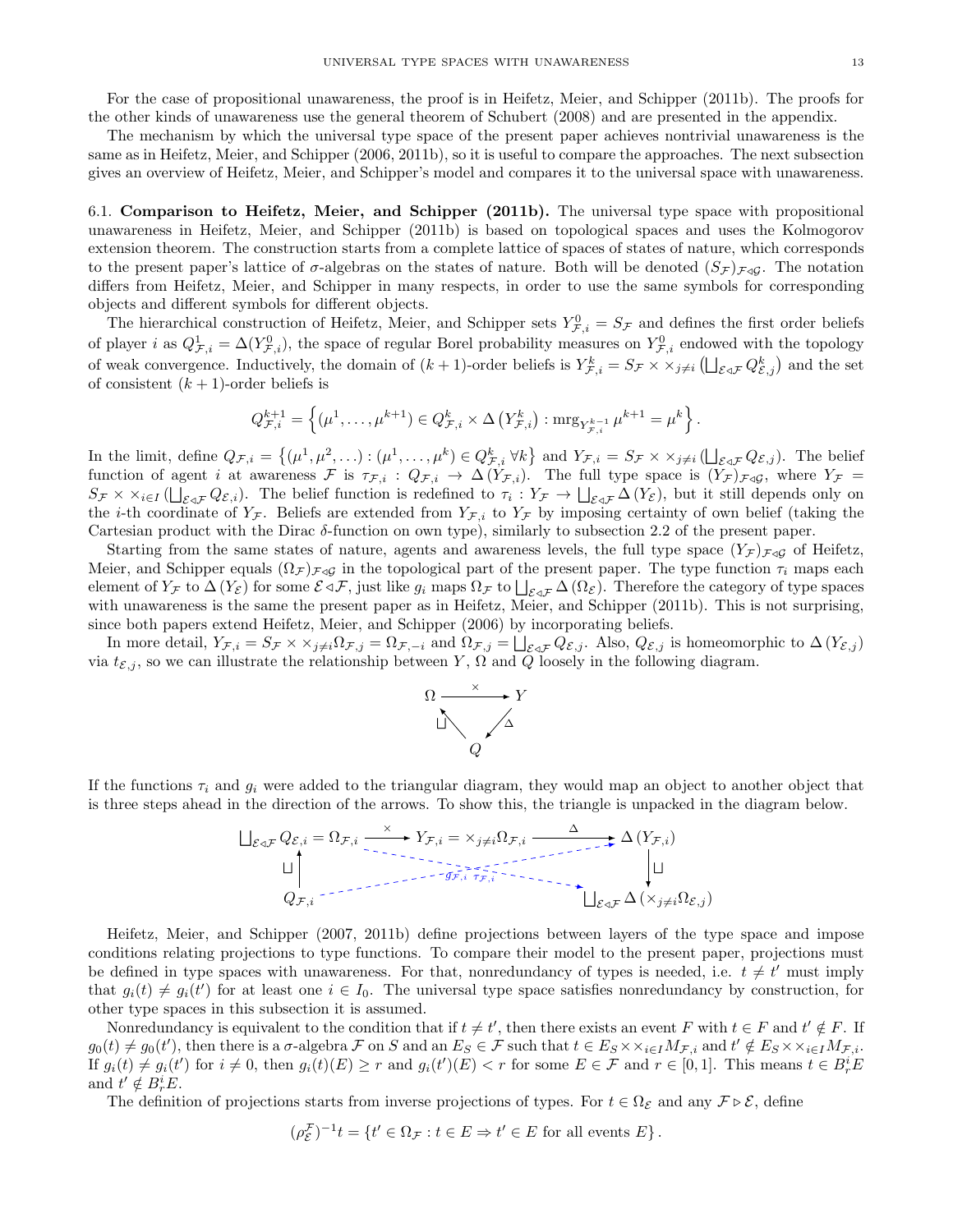Inverse projections commute because implications commute: if  $t \in E \Rightarrow t' \in E$  and  $t' \in E \Rightarrow t'' \in E$ , then  $t \in E \Rightarrow t'' \in E.$ 

If an event is not defined in  $\Omega_{\mathcal{E}}$ , then the implication in the definition trivially holds, so we can restate the definition using only events defined at  $\Omega_{\mathcal{E}}$ . For these events, the implication is actually an equivalence: if t is in a layer where E is defined, but not in E, then t is in the negation of E. By the definition,  $t' \in (\rho_{\mathcal{E}}^{\mathcal{F}})^{-1}$  is then also in the negation of E. Therefore  $t \notin E \Rightarrow t' \notin E$ .

For all  $t' \in (\rho_{\mathcal{E}}^{\mathcal{F}})^{-1}t$ , let the projection of  $t'$  into  $\Omega_{\mathcal{E}}$  be  $\rho_{\mathcal{E}}^{\mathcal{F}}t' = t$ . It must be shown that this is a well-defined surjective measurable function. It is surjective because inverse projection was defined at every type.

By nonredundancy,  $\rho_{\mathcal{E}}^{\mathcal{F}}$  is a function: for  $t \neq t''$ , there exists an event E such that  $t \in E$  and  $t'' \in E^{c'}$ . Since E and  $E^{c'}$  are disjoint and by definition  $(\rho_{\mathcal{E}}^{\mathcal{F}})^{-1}t \in E$  and  $(\rho_{\mathcal{E}}^{\mathcal{F}})^{-1}t'' \in E^{c'}$ , the inverse projections of t and t'' are disjoint. So there is no  $t'$  that projects to more than one type in a lower awareness level.

To show measurability, take an event E defined at  $\Omega_{\mathcal{E}}$  and the inverse projection of its E-section  $(\rho_{\mathcal{E}}^{\mathcal{F}})^{-1}E_{\mathcal{E}}=$  $\cup_{t\in E_{\mathcal{E}}}$   $\{t'\in\Omega_{\mathcal{F}}:t\in F\Rightarrow t'\in F\}$ . It will be shown that

$$
(\rho_{\mathcal{E}}^{\mathcal{F}})^{-1}E_{\mathcal{E}} = E_{\mathcal{F}},\tag{6}
$$

which demonstrates that the inverse of  $\rho_{\mathcal{E}}^{\mathcal{F}}$  takes measurable sets to measurable sets. If  $t \in E_{\mathcal{E}}$ , then by definition  $(\rho_{\mathcal{E}}^{\mathcal{F}})^{-1}t \subseteq E_{\mathcal{F}}$ , so  $\cup_{t \in E_{\mathcal{E}}} (\rho_{\mathcal{E}}^{\mathcal{F}})^{-1}t \subseteq E_{\mathcal{F}}$ . If on the other hand  $t \notin E_{\mathcal{E}}$ , then again by definition  $(\rho_{\mathcal{E}}^{\mathcal{F}})^{-1}t \subseteq E_{\mathcal{F}}^{c'}$ , so  $(\rho_{\mathcal{E}}^{\mathcal{F}})^{-1}t \cap E_{\mathcal{F}} = \emptyset$  and therefore  $\cup_{t \in E_{\mathcal{E}}} (\rho_{\mathcal{E}}^{\mathcal{F}})^{-1}t \supseteq E_{\mathcal{F}}$ .

Projection is well-defined, because the previous paragraph implies  $(\rho_{\mathcal{E}}^{\mathcal{F}})^{-1}\Omega_{\mathcal{E}} = \Omega_{\mathcal{F}}$ , which means that for each  $t' \in \Omega_{\mathcal{F}}$  there exists  $t \in \Omega_{\mathcal{E}}$  such that  $t' \in (\rho_{\mathcal{E}}^{\mathcal{F}})^{-1}t$ .

An alternative definition of projection takes for  $t' \in \Omega_{\mathcal{F}}$  and any  $\mathcal{E} \triangleleft \mathcal{F}$  the intersection of all events containing  $t'$ that are defined at  $\Omega_{\mathcal{E}}$ , formally  $\rho_{\mathcal{E}}^{\mathcal{F}} t' = \cap_{t' \in E, \Omega(E) \triangleleft \mathcal{E}} E_{\mathcal{E}}$ . The equivalence of this to the above definition based on inverse projections can be shown as follows. If t' is in F and F is defined at  $\Omega_{\mathcal{E}}$ , then  $\cap_{t' \in E, \Omega(E) \triangleleft \mathcal{E}} E_{\mathcal{E}} \subseteq F_{\mathcal{E}}$ . This implication is actually an equivalence, because if t' is not in F and F is defined at  $\Omega_{\mathcal{E}}$ , then  $t' \in F^{c'}$ , which implies  $\cap_{t' \in E, \Omega(E) \triangleleft \mathcal{E}} E_{\mathcal{E}} \subseteq F_{\mathcal{E}}^{c'}$ , i.e.  $\cap_{t' \in E, \Omega(E) \triangleleft \mathcal{E}} E_{\mathcal{E}} \cap F_{\mathcal{E}} = \emptyset$ . Therefore any event defined at  $\Omega_{\mathcal{E}}$  contains t' iff it contains its projection to  $\Omega_{\mathcal{E}}$ . This matches the first definition of projection.

With projections defined, the conditions imposed on the type space in Heifetz, Meier, and Schipper (2007) can finally be stated and shown to hold in the present paper. The conditions are

- 0)  $g_i(t_\mathcal{F}) \in \Delta(\Omega_\mathcal{E})$  for some  $\mathcal{E} \triangleleft \mathcal{F}$ ,
- 1) If  $\mathcal{D} \triangleleft \mathcal{E} \triangleleft \mathcal{F}$ ,  $t \in \Omega_{\mathcal{F}}$  and  $g_i(t) \in \Delta(\Omega_{\mathcal{D}})$ , then  $g_i(\rho_{\mathcal{E}}^{\mathcal{F}}t)(\cdot) = g_i(t)(\cdot)$ ,
- 2) If  $\mathcal{D} \triangleleft \mathcal{E} \triangleleft \mathcal{F}, t \in \Omega_{\mathcal{F}}$  and  $g_i(t) \in \Delta(\Omega_{\mathcal{E}})$ , then  $g_i(\rho_{\mathcal{D}}^{\mathcal{F}}t)(\cdot) = g_i(t) \left( (\rho_{\mathcal{D}}^{\mathcal{E}})^{-1}(\cdot) \right)$ ,
- 3) If  $\mathcal{D} \triangleleft \mathcal{E} \triangleleft \mathcal{F}, t \in \Omega_{\mathcal{F}}$  and  $g_i(\rho_{\mathcal{E}}^{\mathcal{F}}t) \in \Delta(\Omega_{\mathcal{D}})$ , then  $g_i(t) \in \Delta(\Omega_{\mathcal{E}'})$  for some  $\mathcal{E}' \triangleright \mathcal{D}$ .

Conditions 1, 2 and 3 require the following diagrams to commute. In the diagrams,  $\Omega_{\mathcal{F}}|_{\mathcal{E}}$  denotes the subset of  $\Omega_{\mathcal{F}}$ that  $g_i$  maps to  $\Omega_{\mathcal{E}}$ . The function  $\Delta(\rho_{\mathcal{D}}^{\mathcal{E}})$  maps  $\mu_{\mathcal{E}} \in \Delta(\Omega_{\mathcal{E}})$  to  $\mu_{\mathcal{D}} \in \Delta(\Omega_{\mathcal{D}})$  such that  $\mu_{\mathcal{D}}(E) = \mu_{\mathcal{E}}((\rho_{\mathcal{D}}^{\mathcal{E}})^{-1}(E)).$ The symbol  $\triangleright$  at the dotted arrow means  $\mathcal{E}' \triangleright \mathcal{D}$ .

$$
\Omega_{\mathcal{F}}|_{\mathcal{D}} \longrightarrow \Omega_{\mathcal{F},i} \longrightarrow \Omega_{\mathcal{D}}|_{\mathcal{D}} \longrightarrow \Omega_{\mathcal{D}}|_{\mathcal{D}} \longrightarrow \Omega_{\mathcal{D}}|_{\mathcal{D}} \longrightarrow \Omega_{\mathcal{D}}|_{\mathcal{D}} \longrightarrow \Omega_{\mathcal{D}}|_{\mathcal{D}} \longrightarrow \Omega_{\mathcal{D}}|_{\mathcal{D}} \longrightarrow \Omega_{\mathcal{D}}|_{\mathcal{D}} \longrightarrow \Omega_{\mathcal{D}}|_{\mathcal{D}} \longrightarrow \Omega_{\mathcal{D}}|_{\mathcal{D}} \longrightarrow \Omega_{\mathcal{D}}|_{\mathcal{D}} \longrightarrow \Omega_{\mathcal{D}}|_{\mathcal{D}} \longrightarrow \Omega_{\mathcal{D}}|_{\mathcal{D}} \longrightarrow \Omega_{\mathcal{D}}|_{\mathcal{D}} \longrightarrow \Omega_{\mathcal{D}}|_{\mathcal{D}} \longrightarrow \Omega_{\mathcal{D}}|_{\mathcal{D}} \longrightarrow \Omega_{\mathcal{D}}|_{\mathcal{D}} \longrightarrow \Omega_{\mathcal{D}}|_{\mathcal{D}} \longrightarrow \Omega_{\mathcal{D}}|_{\mathcal{D}} \longrightarrow \Omega_{\mathcal{D}}|_{\mathcal{D}} \longrightarrow \Omega_{\mathcal{D}}|_{\mathcal{D}} \longrightarrow \Omega_{\mathcal{D}}|_{\mathcal{D}} \longrightarrow \Omega_{\mathcal{D}}|_{\mathcal{D}} \longrightarrow \Omega_{\mathcal{D}}|_{\mathcal{D}} \longrightarrow \Omega_{\mathcal{D}}|_{\mathcal{D}} \longrightarrow \Omega_{\mathcal{D}}|_{\mathcal{D}} \longrightarrow \Omega_{\mathcal{D}}|_{\mathcal{D}} \longrightarrow \Omega_{\mathcal{D}}|_{\mathcal{D}} \longrightarrow \Omega_{\mathcal{D}}|_{\mathcal{D}} \longrightarrow \Omega_{\mathcal{D}}|_{\mathcal{D}} \longrightarrow \Omega_{\mathcal{D}}|_{\mathcal{D}} \longrightarrow \Omega_{\mathcal{D}}|_{\mathcal{D}} \longrightarrow \Omega_{\mathcal{D}}|_{\mathcal{D}} \longrightarrow \Omega_{\mathcal{D}}|_{\mathcal{D}} \longrightarrow \Omega_{\mathcal{D}}|_{\mathcal{D}} \longrightarrow \Omega_{\mathcal{D}}|_{\mathcal{D}} \longrightarrow \Omega_{\mathcal{D}}|_{\mathcal{D}} \longrightarrow \Omega_{\mathcal{D}}|_{\mathcal{D}} \longrightarrow \Omega_{\mathcal{D}}|_{\mathcal{D}} \longrightarrow \Omega_{\mathcal
$$

Condition 0 holds automatically by the definition of a type space with unawareness, while condition 1 is implied by 0, 2 and 3 according to Heifetz, Meier, and Schipper (2011b), so only the last two must be proved.

Let  $g_i(\rho_{\mathcal{E}}^{\mathcal{F}}t) \in \Delta(\Omega_{\mathcal{D}})$  and  $g_i(t) \in \Delta(\Omega_{\mathcal{E}'})$ . If  $\mathcal{E}' \triangleright \mathcal{D}$  fails, then  $\rho_{\mathcal{E}}^{\mathcal{F}}t \in A^iE$  and  $t \notin A^iE$  for some E defined at  $\Omega_{\mathcal{D}}$ , but not at  $\Omega_{\mathcal{E}'}$ , so  $\rho_{\mathcal{E}}^{\mathcal{F}}t$  fails the definition of projection. Therefore condition 3 must hold with the projections constructed above.

For condition 2, by definition of the projection operator,  $g_i(t)(E_{\mathcal{E}}) = g_i(\rho_{\mathcal{D}}^{\mathcal{F}}t)(E_{\mathcal{D}'})$  for all events E defined at both  $\Omega_{\mathcal{E}}$  and  $\Omega_{\mathcal{D}'}$ , where  $g_i(t) \in \Delta(\Omega_{\mathcal{E}})$  and  $g_i(\rho_{\mathcal{D}}^{\mathcal{F}}t) \in \Delta(\Omega_{\mathcal{D}'})$ . As shown in Eq. (6),  $(\rho_{\mathcal{D}'}^{\mathcal{E}})^{-1}E_{\mathcal{D}'}=E_{\mathcal{E}}$ , therefore  $g_i(t) \left( (\rho_{\mathcal{D}'}^{\mathcal{E}})^{-1}(\cdot) \right) = g_i(\rho_{\mathcal{D}}^{\mathcal{F}} t)(\cdot)$ . To show that  $\mathcal{D}' = \mathcal{D}$ , take  $E = \bigsqcup_{\mathcal{E}' \triangleright \mathcal{D}} E_{\mathcal{E}'}$ , which implies  $A^i E = \bigsqcup_{\mathcal{E}' \triangleright \mathcal{D}} (A^i E)_{\mathcal{E}'}$ and  $t \in A^iE$ . Then  $\rho_{\mathcal{D}}^{\mathcal{F}}t$  is in  $\cap_{t \in F_{\mathcal{F}}}, \Omega(F) \triangleleft \mathcal{F} \subseteq A^iE$  by the second definition of projection. From this,  $g_i(\rho_{\mathcal{D}}^{\mathcal{F}}t)$  is in  $\Delta(\Omega_{\mathcal{D}})$ , not in a strictly lower layer.

A similar proof works for condition 1. In this case, if  $t \in \Omega_{\mathcal{F}}$  and  $g_i(t) \in \Delta(\Omega_{\mathcal{D}})$ , then in the universal type space there is a  $t' \in \Omega_{\mathcal{E}}$  with  $g_i(t) = g_i(t')$ , so t and t' have the same awareness and belief. By definition of projection,  $\rho_{\mathcal{E}}^{\mathcal{F}}$  must take t to t', since only in that case do t and t' belong to the same events.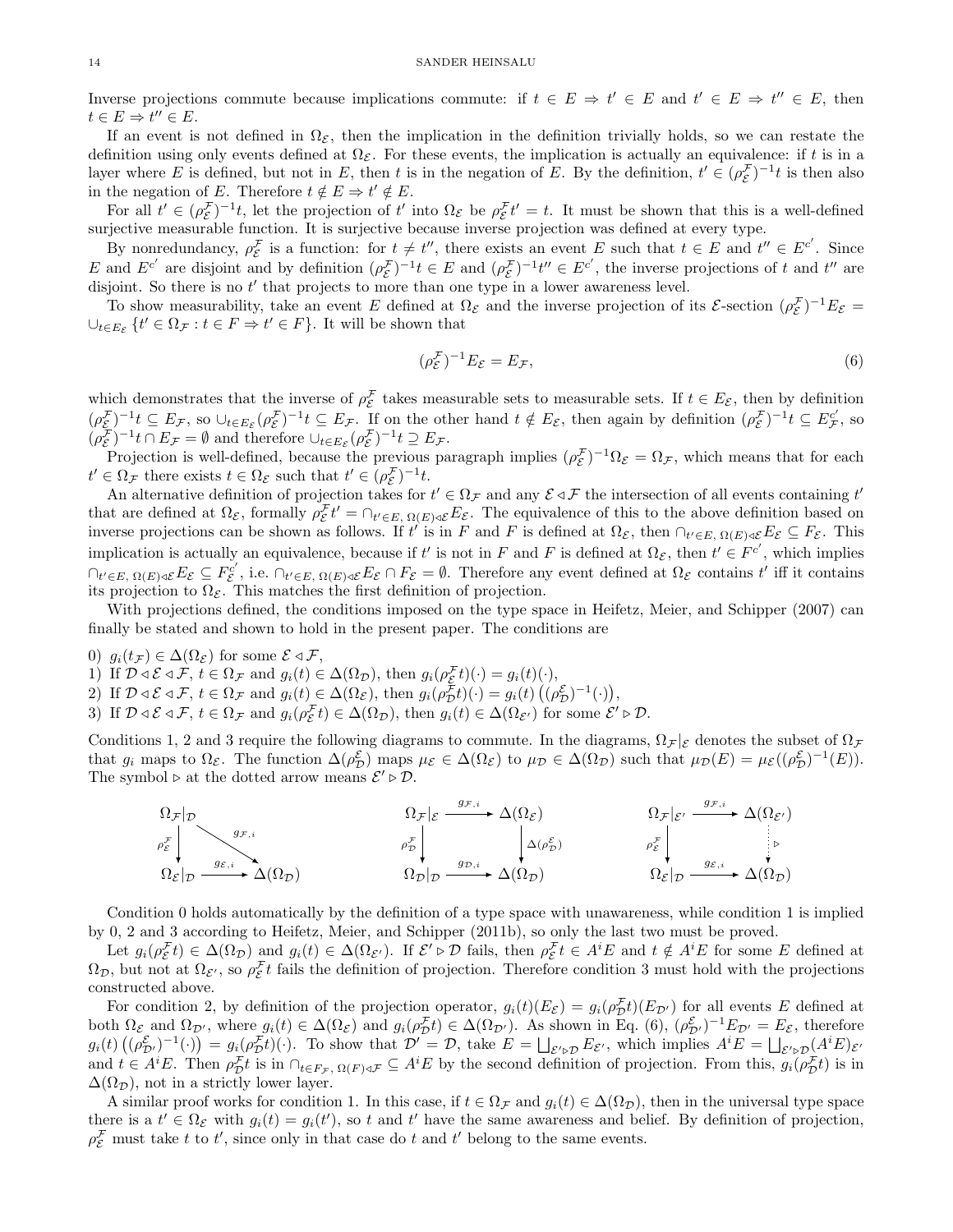The category of objects used in the current section is the same as in Heifetz, Meier, and Schipper (2011b). Due to this, the type functions and projections in both papers satisfy the same conditions. The similarity is driven by the common origin of the models—both modify Heifetz, Meier, and Schipper (2006).

## 7. Conclusion and potential extensions

This paper proved the existence of the universal type space with three kinds of unawareness, both in the purely measurable and in the topological case. The construction fixes the set of awareness levels, states of nature, and players. The universal space for all conceivable kinds of unawareness is unlikely to exist, due to similar cardinality considerations as in the possibility structures of Heifetz and Samet (1998a); Meier (2005). For the same reason, there is no universal type space that embeds type spaces over all possible spaces of states of nature or type spaces with all sets of players.

Unawareness of players was added to a set-based model, which appears to be new in the literature. Using several kinds of unawareness together also seems to be an innovation. One of these kinds of unawareness is a reinterpretation of the bounded reasoning in Kets (2010), so the present paper extends Kets (2010) to purely measurable spaces.

The most interesting extension of this paper would be to add quantification to the model, enabling the agents to express belief in the existence of unawareness without knowing exactly what they are unaware of. Quantification has been added to the logic of knowledge and awareness by Halpern and Rêgo (2009), so in the modal logic framework the universal type space with quantification and unawareness would combine one of these with Meier (2001) or Zhou (2009). In a set-based model quantification is difficult to express, since it is similar to conjunction of all events in a given class, but conjunction is a separate operator with a different interpretation. With an uncountable number of events, it is difficult to make arbitrary conjunctions of events measurable, so adding quantification to a model with probabilities is technically complex.

In games with unawareness, agents must believe in the existence of unawareness in order to generate novel predictions about behavior. Agents unaware of their unawareness act as if they were in a smaller game. Combining their behavior into a solution concept may be challenging, but from an agent's viewpoint the game is standard. For this reason, universal type spaces with self-aware unawareness, i.e. with quantification added to the model, are desirable.

Universal spaces of preference hierarchies along the lines of Epstein and Wang (1996); Bergemann, Morris, and Takahashi (2011); Gül and Pesendorfer (2010) can be constructed using the methods of this paper, since the preference spaces closely resemble belief spaces. A slight modification of the main theorem of Viglizzo (2005) can be used to prove the existence of a universal space for purely measurable utility functions, and an extension of Doberkat and Schubert (2011) will give the result in the Polish space framework.

Unawareness can be added to preference type spaces the same way as it has been added to universal belief type spaces in this paper. Preference spaces with unawareness provide the same foundation for games with unawareness as the preference spaces in the literature provide for standard games. Applications include axiomatizing solution concepts, distinguishing strategic generosity from true generosity and studying strategic distinguishability in games with unawareness.

The universal type space with unawareness was constructed as a set-based model. An equivalent formulation would use modal logic, replacing events with formulas. The logic for probability and awareness would be a combination of the logic of awareness of Fagin and Halpern (1988) or Heifetz, Meier, and Schipper (2008) and the probability logic of Meier (2001) or Zhou (2009). Expressing the above results in a propositional notation would mostly be a matter of switching symbols.

## Appendix A. Proofs

To prove the existence of a universal type space with unawareness using Viglizzo (2005), the problem is restated in category-theoretic terms, as in Moss (2011). The following concepts from category theory are needed.

A category is a directed graph consisting of objects (nodes) and morphisms (arrows). In this paper, only the category Meas $^{N \times I_0}$ , consisting of vectors of measurable spaces as objects and vectors of measurable functions as morphisms, is needed.  $I_0$  is the set of agents together with nature and N is the cardinality of the set of awareness levels. A functor  $V:$  Meas $^{N\times I_0}\to$  Meas $^{N\times I_0}$  maps each object  $M\in$  Meas $^{N\times I_0}$  to an object  $V(M)\in$  Meas $^{N\times I_0}$  and each morphism  $f: M' \to M$  to a morphism  $V(f): V(M') \to V(M)$ , preserving compositions of morphisms, so  $V(f \circ g) = V(f) \circ V(g).$ 

A coalgebra  $(M, g)$  for a functor  $V : \text{Meas}^{N \times I_0} \to \text{Meas}^{N \times I_0}$  is a vector of measurable spaces  $M$  and a vector of measurable functions  $g: M \to V(M)$ . A coalgebra morphism from  $(M', g')$  to  $(M, g)$  is a morphism  $f: M' \to M$ that satisfies  $g \circ f = V(f) \circ g'$ , as illustrated in the following diagram.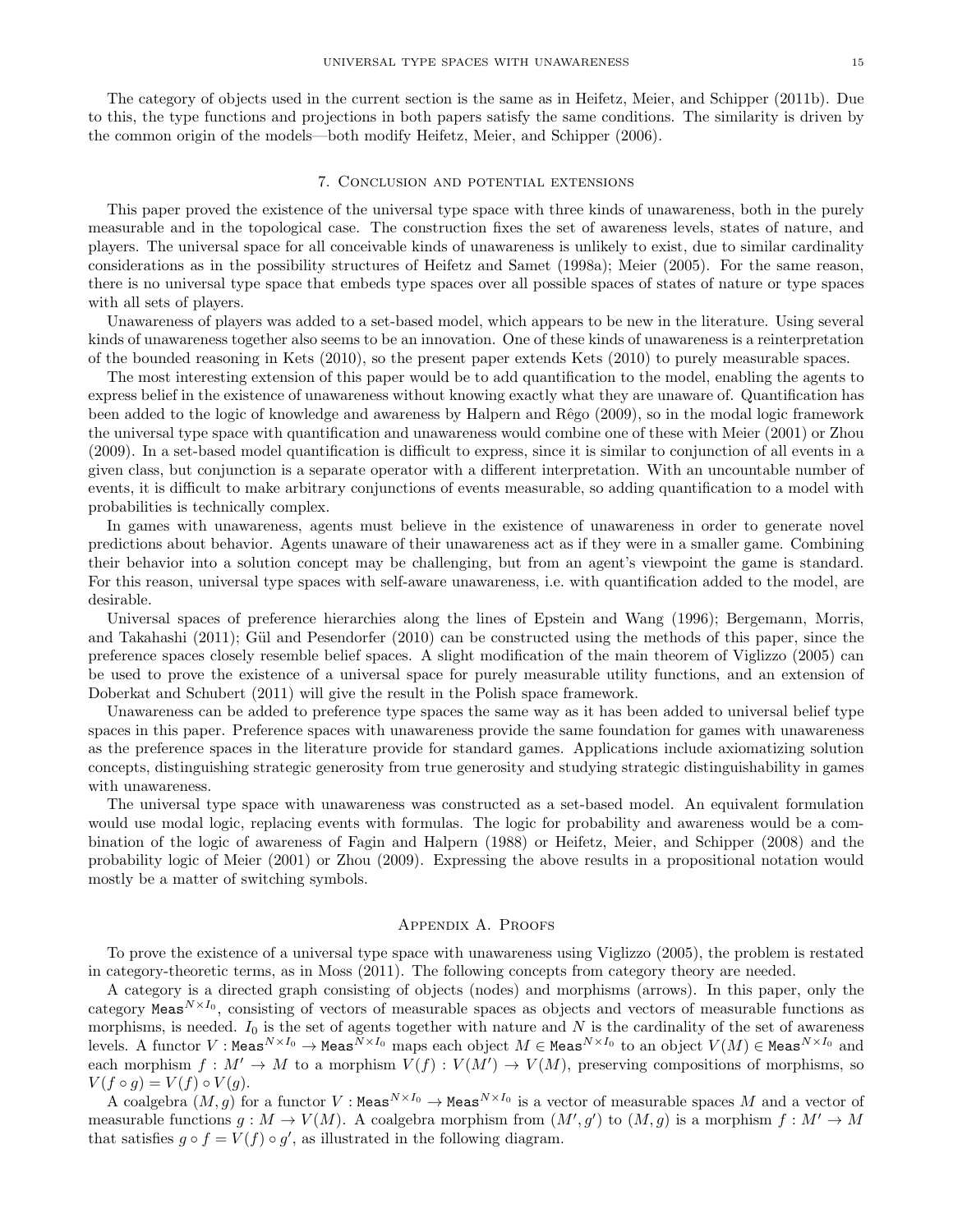

A final coalgebra for V is one that has a unique coalgebra morphism from all coalgebras of V into it. The type spaces of Heifetz and Samet (1998b) are coalgebras for the functor  $W : \text{Meas}^I \to \text{Meas}^I$ , defined as  $W(M) =$  $(\Delta(S \times M_{-i}))_{i \in I}$ , and the universal type space is a final coalgebra of W (Moss, 2011).

The next two lemmas characterize the type spaces with propositional unawareness as coalgebras of a certain functors in Meas $^{N\times I_0}$ . The proof of Theorem 1 follows.

**Lemma 12.** A type space with propositional unawareness and awareness levels  $\{\mathcal{F}^n : n \in \mathbb{N}\}\$ is a coalgebra for the  $\textit{functor}\;V:\textit{Meas}^{N\times I_0}\to\textit{Meas}^{N\times I_0}\;\textit{defined as}\;V=(V_{\mathcal{F},i})_{\mathcal{F}\triangleleft\mathcal{G}}^{i\in I_0},\;\textit{where for}\;i\in I,\;V_{\mathcal{F},i}(M)=\bigsqcup_{\mathcal{E}\triangleleft\mathcal{F}}\Delta(M_{\mathcal{E},-i})\;\textit{and}\;V_{\mathcal{F},i}(M)=\bigsqcup_{\mathcal{E}\triangleleft\mathcal{F}}\Delta(M_{\mathcal{E},-i})\;\textit{and}\;V_{\mathcal{F},i}(M)=\bigsq$  $V_{\mathcal{F},0}(M) = S_{\mathcal{F}}$ .

*Proof.* By Definition 1, a type space with awareness is an (object, morphism) pair  $(M, g)$  in Meas<sup>N×I<sub>0</sub></sub>, where the</sup> morphism g maps the object M to another object  $V(M) = \left(S_{\mathcal{F}}, (\bigsqcup_{\mathcal{E} \triangleleft \mathcal{F}} \Delta(M_{\mathcal{E},-i}))^{i \in I}\right)$  $_{\mathcal{F}\triangleleft\mathcal{G}}$  in Meas $^{N\times I_0}.$  So  $g$  maps M to its image under the functor V. Therefore  $(M, q)$  is a coalgebra for the functor.

# Lemma 13. Coalgebra morphisms are type morphisms. Final coalgebras are universal type spaces.

In the Polish space framework and without unawareness, this result is (Pintér, 2010, Corollary 2.8). The proof in the measurable space framework and with awareness does not differ significantly, but is presented below for completeness.

*Proof.* Coalgebra morphisms in Meas<sup>N×I<sub>0</sub></sub> and type morphisms are vectors of measurable functions. A coalgebra</sup> morphism  $f: M' \to M$  for the functor V satisfies  $g \circ f = V(f) \circ g'$ , meaning that for each  $t' \in M'$ , the same element of  $V(M)$  results from applying  $g \circ f$  as from  $V(f) \circ g'$ . This is exactly Eq. (3) in Definition 2.

By Lemma 12, type spaces are coalgebras for functors of the form  $V(M) = \left(S_{\mathcal{F}}, (\bigcup_{\mathcal{E} \triangle \mathcal{F}} \Delta(M_{\mathcal{E}, -i}))^{i \in I}\right)$  $\mathcal{F} \triangleleft \mathcal{G}$ . The definition of a universal type space is that there exists a unique type morphism from any type space into it, and the definition of a final coalgebra is that there exists a unique coalgebra morphism from any coalgebra into it. Since type morphisms are coalgebra morphisms, universal type spaces are final coalgebras.

*Proof of Theorem 1.* According to Viglizzo (2005, Theorem 7.1), any functor on Meas<sup>I</sup> composed of  $\Delta$ , Cartesian products, disjoint unions, the identity, constant functors and projections from Meas<sup>I</sup> to Meas has a final coalgebra. Viglizzo's proof remains unchanged if the functor is on Meas<sup>N×I<sub>0</sub></sub> and projections from Meas<sup>N×I<sub>0</sub></sub> to Meas are used,</sup></sup> where  $I_0$  and N are countable. Since the functor in Lemma 12 satisfies the conditions, there exists a final coalgebra for it, which by Lemma 13 is the universal type space.

Suppose there are two final coalgebras  $(\Omega, g)$  and  $(\Omega', g')$ . There is a unique morphism from any coalgebra to  $(\Omega, g)$  and to  $(\Omega', g')$ , in particular the morphisms  $f : \Omega \to \Omega'$ ,  $f' : \Omega' \to \Omega$ , id $\Omega : \Omega \to \Omega$  and id $\Omega' : \Omega' \to \Omega'$ are unique. Then  $f' \circ f = id_{\Omega}$  and  $f \circ f' = id_{\Omega'}$  by uniqueness, so  $f = (f')^{-1}$  is an isomorphism. Any two final coalgebras are isomorphic.

By Viglizzo (2005, Theorem 2.3), the morphism  $q$  in a final coalgebra is an isomorphism. This result in the Polish space framework is (Pintér, 2010, Corollary 2.9).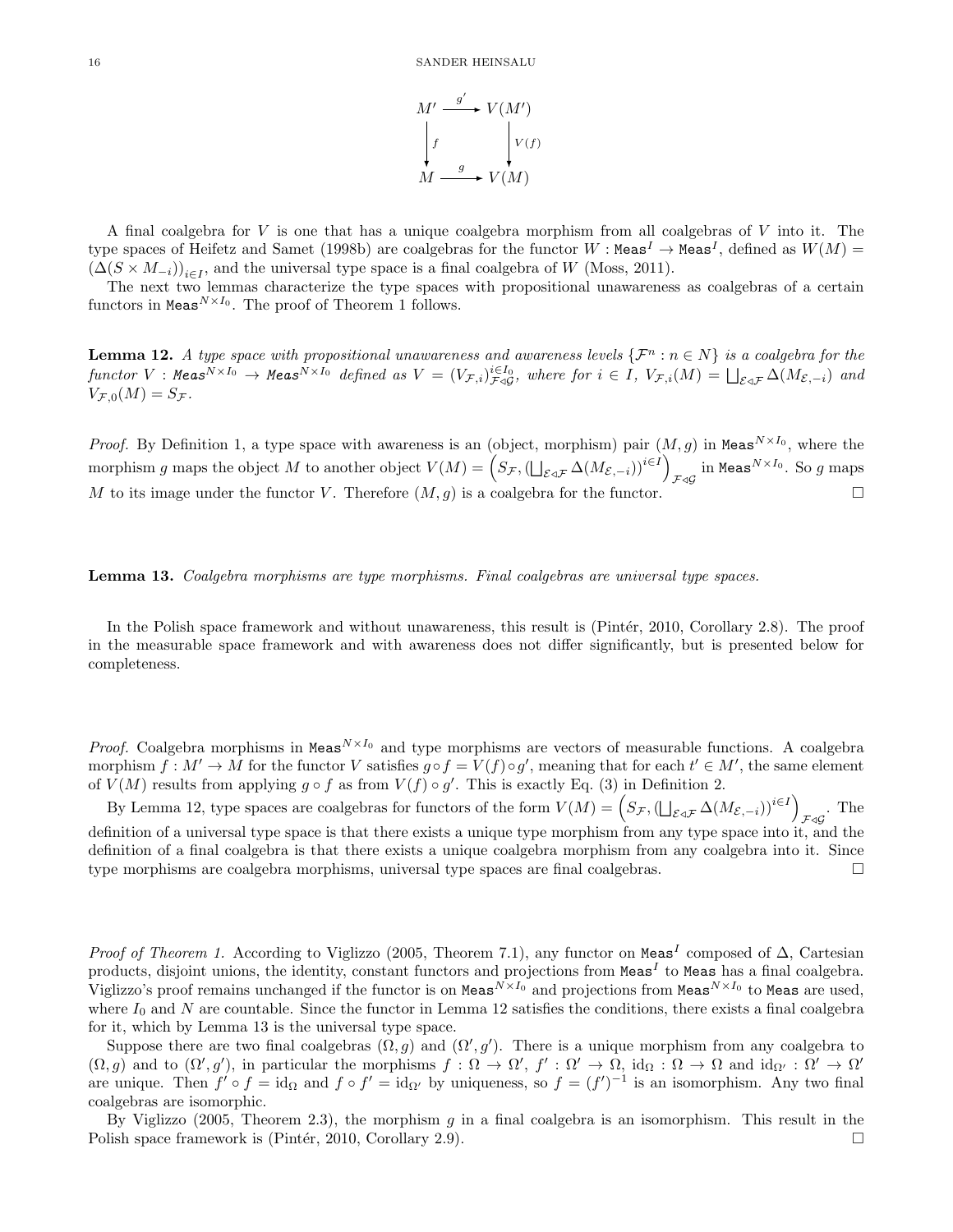Similarly to Lemma 12, it can be shown that type spaces with unawareness of agents, unawareness of higher-order reasoning and three kinds of unawareness are coalgebras of the following functors  $V^a$ ,  $V^b$  and  $V^c$  respectively.

$$
V^{a}(M) = \left(S, \left(\bigsqcup_{i \in J' \subseteq J} \Delta\left(M_{0} \times \times_{j \in J' \setminus \{i\}} M_{J',j}\right)\right)_{J \subseteq I}^{i \in J}\right)
$$
  

$$
V^{b}(M) = \left(S, \left(\bigsqcup_{n \leq k-1} \Delta\left(M_{0} \times \times_{j \in I \setminus \{i\}} M_{n,j}\right)\right)_{1 \leq k \leq \infty}^{i \in I}\right)
$$
  

$$
V^{c}(M) = \left(S_{\mathcal{F}}, \left(\bigsqcup_{\substack{\mathcal{E} \triangle \mathcal{F} \\ i \in J' \subseteq J}} \Delta\left(M_{\mathcal{E},0} \times \times_{j \in J' \setminus \{i\}} M_{\mathcal{E},J',n,j}\right)\right)_{1 \leq k \leq \infty}^{i \in J \subseteq I}\right)_{\mathcal{F} \triangleleft \mathcal{G}}
$$
  

$$
(7)
$$

Repeating the proof Lemma 13, it is clear that type morphisms for the different kinds of unawareness considered in section 5 are coalgebra morphisms of the appropriate functors. The proof of Theorem 10 then follows along similar lines to Theorem 1.

*Proof of Theorem 10.* The functors  $V^a$ ,  $V^b$  and  $V^c$  all satisfy the conditions of Theorem 7.1 of Viglizzo (2005), if the statement of that theorem is extended to countable products and disjoint unions. This can be done, keeping the same proof, since the operations are on measurable spaces. Therefore there exist final coalgebras for  $V^a$ ,  $V^b$ and  $V<sup>c</sup>$ , which are the universal type spaces for unawareness of agents, unawareness of higher order reasoning, and three kinds of unawareness.

The uniqueness proof is the same as in Theorem 1. The morphisms in final coalgebras are isomorphisms, as argued in Theorem 1.  $\Box$ 

Proof of Theorem 11. Theorem 3 of Schubert (2008) proves that for every functor in the class that contains the subprobability functor, the identity, and the constant functor for every Polish space and is closed under countable products, countable disjoint unions and compositions, there exists a final coalgebra. Section 5.6.1 of Doberkat and Schubert (2011) argues that the subprobability functor in Schubert (2008) can be replaced by the functor mapping each Polish space to the set of all Borel probability measures on it. The proof of Schubert can be extended to the category of vectors of measurable spaces, as in Theorem 7.1 of Viglizzo (2005).

The construction in Theorem 3 of Schubert (2008) relies on the Kolmogorov consistency theorem, restated in category-theoretic terms as Theorem 1 of Schubert (2008). It uses an inverse system of Polish measurable spaces with surjective measurable functions between them. For the purposes of this paper, the sequence of Polish measurable spaces can be the one obtained by repeatedly applying the functors in Lemma 12 or Eq. (7) to a singleton, and the surjective measurable functions can be the marginals. A consistent hierarchy of probability measures on the inverse system is a probability measure on the projective limit of the system, i.e. the hierarchy closes, encapsulating also the reasoning about the hierarchies. A consistent hierarchy of probability measures is one that satisfies the marginal condition familiar from the literature on universal type spaces (Mertens and Zamir, 1985; Brandenburger and Dekel, 1993). The proof of Theorem 3 of Schubert (2008) thus uses the same technique as these papers and extends their results.

Taking  $\Delta$  to mean the set of all Borel probability measures, the functors in Lemma 12 and (7) fall into the class considered in Schubert (2008). These functors must therefore have final coalgebras. The final coalgebras are the universal type spaces by reasoning similar to Lemma 13.

The proofs that the universal type space is unique and that the morphism in it is an isomorphism are the same as in Theorem 1.  $\Box$ 

#### **REFERENCES**

AHN, D. S. (2007): "Hierarchies of ambiguous beliefs," Journal of Economic Theory, 136(1), 286–301.

BATTIGALLI, P., AND M. SINISCALCHI (1999): "Hierarchies of conditional beliefs and interactive epistemology in dynamic games," Journal of Economic Theory, 88, 188–230.

BERGEMANN, D., S. MORRIS, AND S. TAKAHASHI (2011): "Interdependent preference models and strategic distinguishability," Research Paper 008-2011, Princeton University.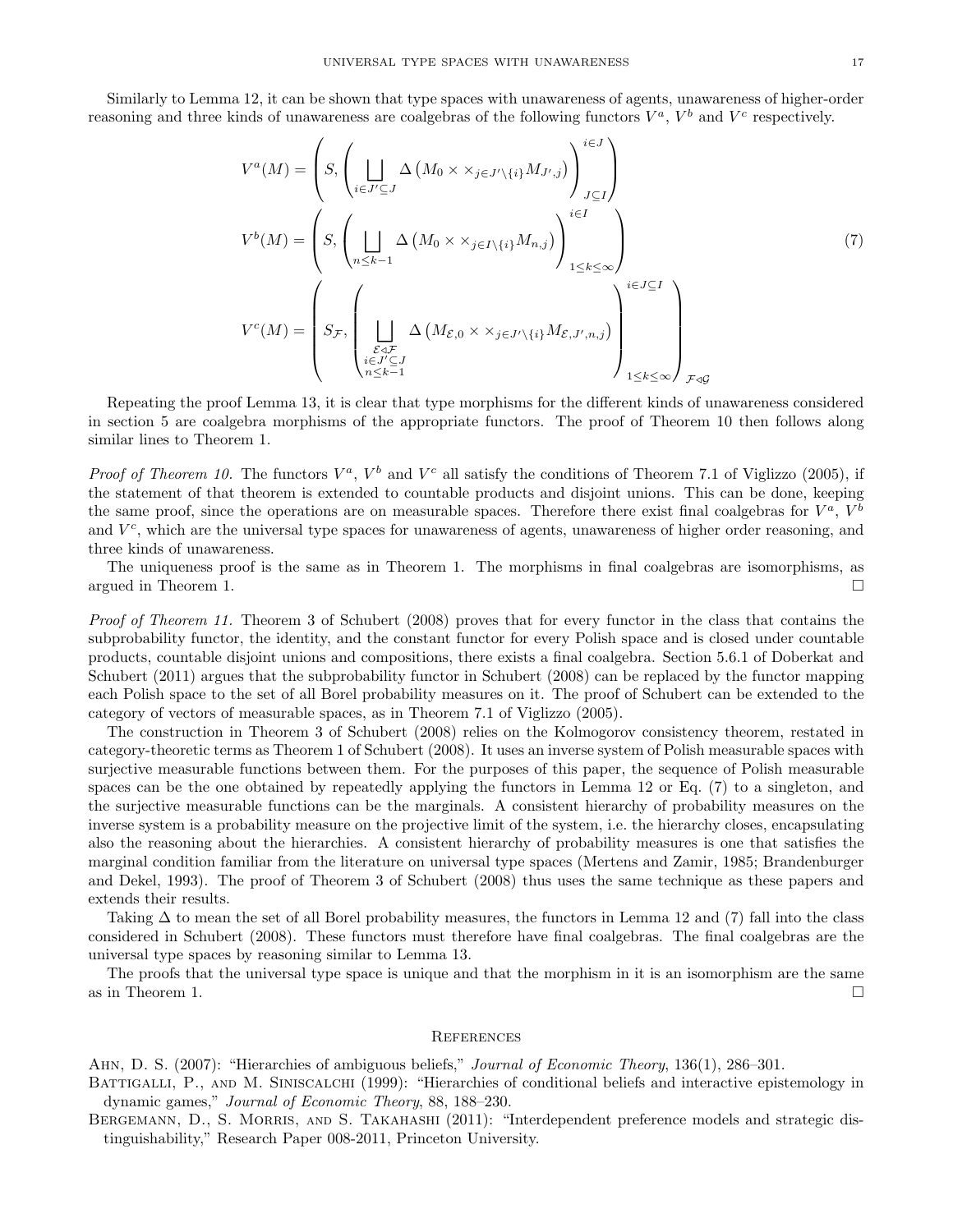- BRANDENBURGER, A., AND E. DEKEL (1993): "Hierarchies of Beliefs and Common Knowledge," Journal of Economic Theory, 59(1), 189–198.
- CHEN, Y.-C., A. DI TILLIO, E. FAINGOLD, AND S. XIONG (2010): "Uniform topologies on types," Theoretical  $Economics, 5(3), 445-478.$
- DEKEL, E., B. L. LIPMAN, AND A. RUSTICHINI (1998): "Standard State-Space Models Preclude Unawareness," Econometrica, 66(1), 159–173.
- DOBERKAT, E.-E., AND C. SCHUBERT (2011): "Coalgebraic logic over general measurable spaces: a survey," Mathematical Structures in Computer Science, 21(Special Issue 02), 175–234.
- EPSTEIN, L. G., AND T. WANG (1996): ""Beliefs about Beliefs" without Probabilities," Econometrica, 64(6), pp. 1343–1373.
- Fagin, R., and J. Y. Halpern (1988): "Belief, awareness and limited reasoning," Artificial Intelligence, 34, 39–76.
- Feinberg, Y. (2009): "Games with unawareness," Working paper, Stanford University, Stanford Graduate School of Business, Stanford CA 94305-5015.
- Grant, S., and J. Quiggin (2009): "Inductive reasoning about unawareness," Risk and Uncertainty Program Working Paper R09-1, University of Queensland, Schools of Economics and Political Science, Brisbane, 4072.
- GÜL, F., AND W. PESENDORFER (2010): "Interdependent preference models as a theory of intentions," Discussion paper, Princeton University.
- Halpern, J. Y. (2001): "Alternative semantics for unawareness," Games and Economic Behavior, 37, 321–339. (2008): "Beyond nash equilibrium: solution concepts for the 21st century," in Proceedings of the twentyseventh ACM symposium on Principles of distributed computing, PODC '08, pp. 1–10, New York, NY, USA. ACM.
- HALPERN, J. Y., AND L. C. RÊGO (2008): "Interactive unawareness revisited," Games and Economic Behavior, 62, 232–262.
- HALPERN, J. Y., AND L. C. RÊGO (2009): "Reasoning about knowledge of unawareness revisited," in *Proceedings* of the 12th Conference on Theoretical Aspects of Rationality and Knowledge, TARK '09, pp. 166–173, New York, NY, USA. ACM.
- HEIFETZ, A., M. MEIER, AND B. C. SCHIPPER (2007): "Unawareness, beliefs and games," in Proceedings of the 11th conference on Theoretical aspects of rationality and knowledge, TARK '07, pp. 183–192, New York, NY, USA. ACM.
- HEIFETZ, A., M. MEIER, AND B. K. SCHIPPER (2006): "Interactive unawareness," Journal of Economic Theory, 130, 78–94.
- (2008): "A canonical model for interactive unawareness," *Games and Economic Behavior*, 62, 304–324.
- (2011a): "Dynamic Unawareness and Rationalizable Behavior," Working paper.
- (2011b): "Unawareness, beliefs and speculative trade," Working paper.
- HEIFETZ, A., AND D. SAMET (1998a): "Knowledge spaces with arbitrarily high rank," Games and Economic Behavior, 22, 260–273.
- $(1998b)$ : "Topology-Free Typology of Beliefs," Journal of Economic Theory,  $82(2)$ ,  $324 341$ .
- Karni, E., and M.-L. Vierø (2010): "Reverse Bayesianism: A Choice-Based Theory of Growing Awareness," Working Paper 1258, Queen's University.
- KETS, W. (2010): "Bounded reasoning and higher-order uncertainty," Job market paper, UC Irvine and Santa Fe institute.
- Li, J. (2009): "Information structures with unawareness," Journal of Economic Theory, 144, 977–993.
- Mariotti, T., M. Meier, and M. Piccione (2005): "Hierarchies of beliefs for compact possibility models," Journal of Mathematical Economics, 41(3), 303 – 324.
- MEIER, M. (2001): "An infinitary probability logic for type spaces," CORE Discussion Papers 2001061, Université catholique de Louvain, Center for Operations Research and Econometrics (CORE).
- $-$  (2005): "On the nonexistence of universal information structures," *Journal of Economic Theory*, 122(1), 132 – 139.
	- $-$  (2008): "Universal knowledgebelief structures," *Games and Economic Behavior*, 62(1), 53 66.
- MENGEL, F., E. TSAKAS, AND A. VOSTROKNUTOV (2011): "Decision making with imperfect knowledge of the state space," Working paper, Maastricht University, PO Box 616, Maastricht 6200 MD, the Netherlands.
- Mertens, J. F., and S. Zamir (1985): "Formulation of Bayesian Analysis for Games with Incomplete Information," International Journal of Game Theory, 14, 1–29.
- MODICA, S., AND A. RUSTICHINI (1999): "Unawareness and partitional information structures," Games and economic behavior, 27, 265–298.